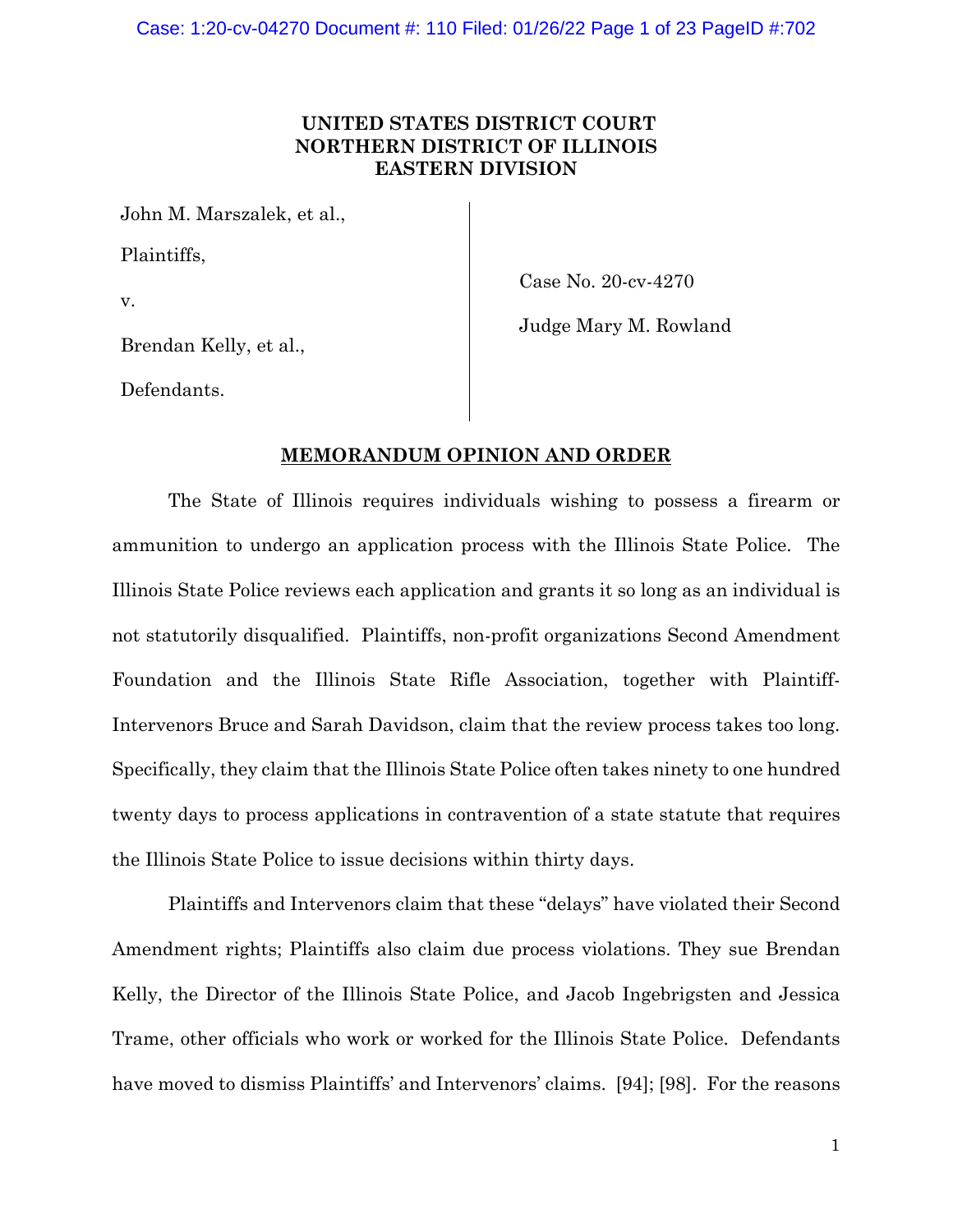explained below, this Courts grants in part and denies in part Defendants' motion to dismiss Plaintiffs' claims, and grants Defendants' motion to dismiss Intervenors' claims.

## **I. Background**

## **A. The Illinois FOICA**

The Illinois Firearm Owners Identification Card Act makes it illegal for any person to acquire or possess a firearm, stun gun, taser, or firearm ammunition within Illinois without having in his or her possession a Firearm Owner's Identification Card (FOID) issued by the Illinois State Police (ISP). 430 Ill. Comp. Stat. § 65/2(a). The Act requires the ISP to "either approve or deny all applications" for a FOID "within 30 days from the date they are received," subject to exceptions inapplicable here. 430 Ill. Comp. § 65/5(a). The ISP must approve a FOID application unless a disqualifying condition under the statute exists; those conditions include, among other things, a prior felony conviction, addiction to narcotics, and possession of an intellectual disability. 430 Ill. Comp. Stat. § 65/8; *see Horsley v. Trame*, 808 F.3d 1126, 1132 (7th Cir. 2015) ("Upon a sufficient showing regarding the applicant's criminal record, lack of dangerousness, and the public interest, the Director [of the ISP] may issue a card.").

# **B. The Allegations**

This Court accepts as true the following allegations from Plaintiffs' amended complaint [40] and Intervenors' amended complaint in intervention [91]. *Crescent Plaza Hotel Owner, L.P. v. Zurich Am. Ins. Co.*, 20 F.4th 303, 307 (7th Cir. 2021).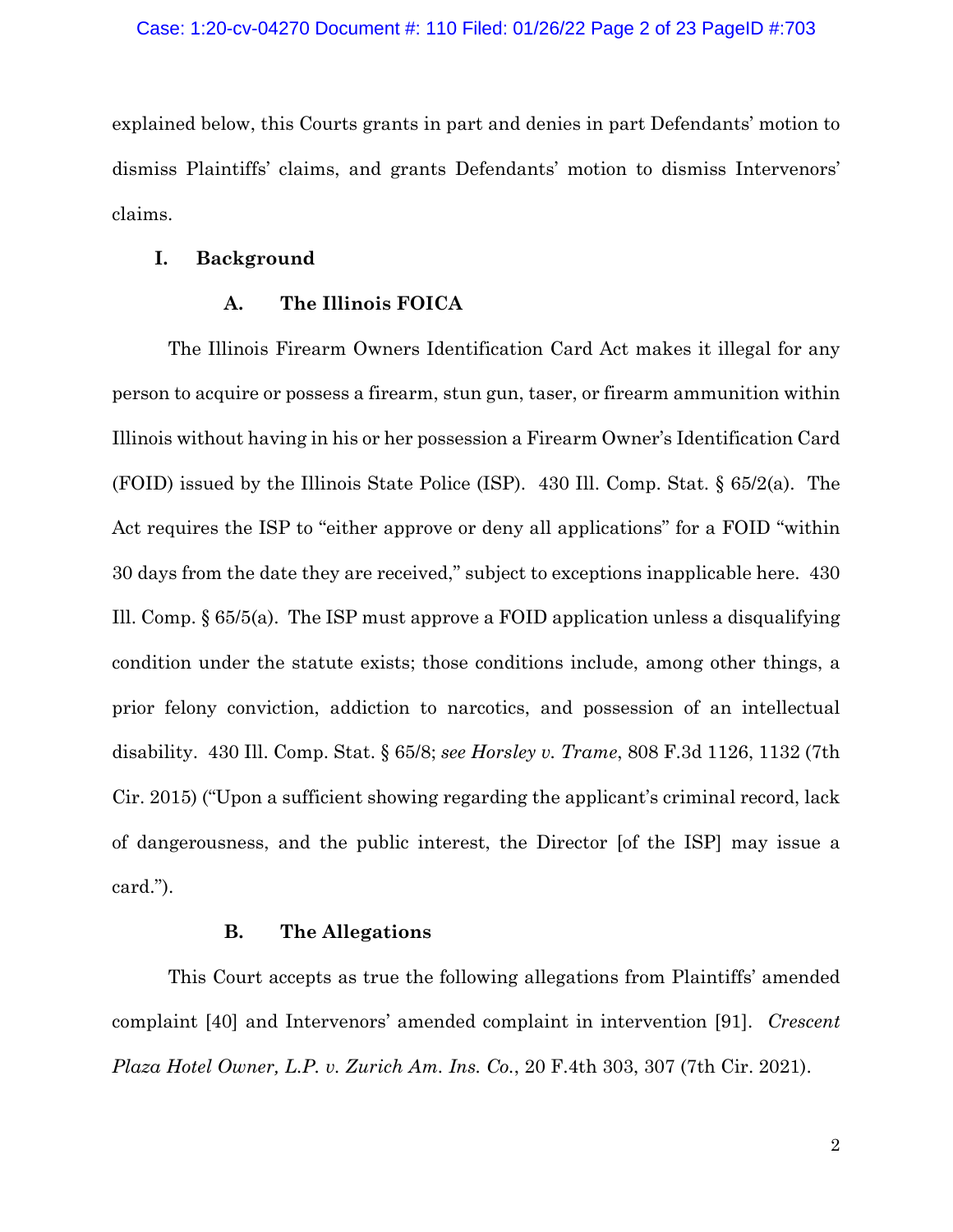## Case: 1:20-cv-04270 Document #: 110 Filed: 01/26/22 Page 3 of 23 PageID #:704

Plaintiff Illinois State Rifle Association (ISRA) operates a non-profit organization whose purposes include "securing the constitutional right to privately own and possess firearms within Illinois, through education, outreach and litigation." [40] ¶ 15. ISRA offers a firing range in Bonfield, Illinois for its members to use. *Id.* ¶ 16. ISRA alleges it knows of members who have applied for but have not received their FOID cards or have not had their applications denied within thirty days as the Act requires. *Id.* ¶ 17.

Plaintiff Second Amendment Foundation, Inc. (SAF) is also a non-profit organization whose purposes include "education, research, publishing, and legal action focusing on the constitutional right privately to own and possess firearms." *Id.* ¶ 19. Like ISRA, SAF asserts it knows of members whose FOID card adjudications are overdue past the thirty days set forth in the Act. *Id.* ¶ 20.[1](#page-2-0)

Defendant Brendan Kelly is ISP's Director. *Id.* ¶ 22. The ISP constitutes a department of Illinois' executive branch and has responsibility for administering the system of considering applications for FOID cards. *Id.* ¶ 23. Defendant Jarod Ingebrigsten serves as the Bureau Chief of the Firearm Services Bureau, a division of ISP. *Id.* ¶ 25. Plaintiffs sue Kelly and Ingebrigsten in their official capacities. *Id.*  $\P\P$  24, 26.

Plaintiffs claim that despite the statutory requirement, the ISP often fails to approve or deny new FOID card applications within thirty days. *Id.* ¶ 31. Some

<span id="page-2-0"></span><sup>1</sup> Although the complaint originally named as Plaintiffs John Marszalek, James Robinson, Matthew Sorenson, and Natalie LaValli, these individual Plaintiffs' claims have been mooted by their receipt of FOID cards. [87] at 6; [88].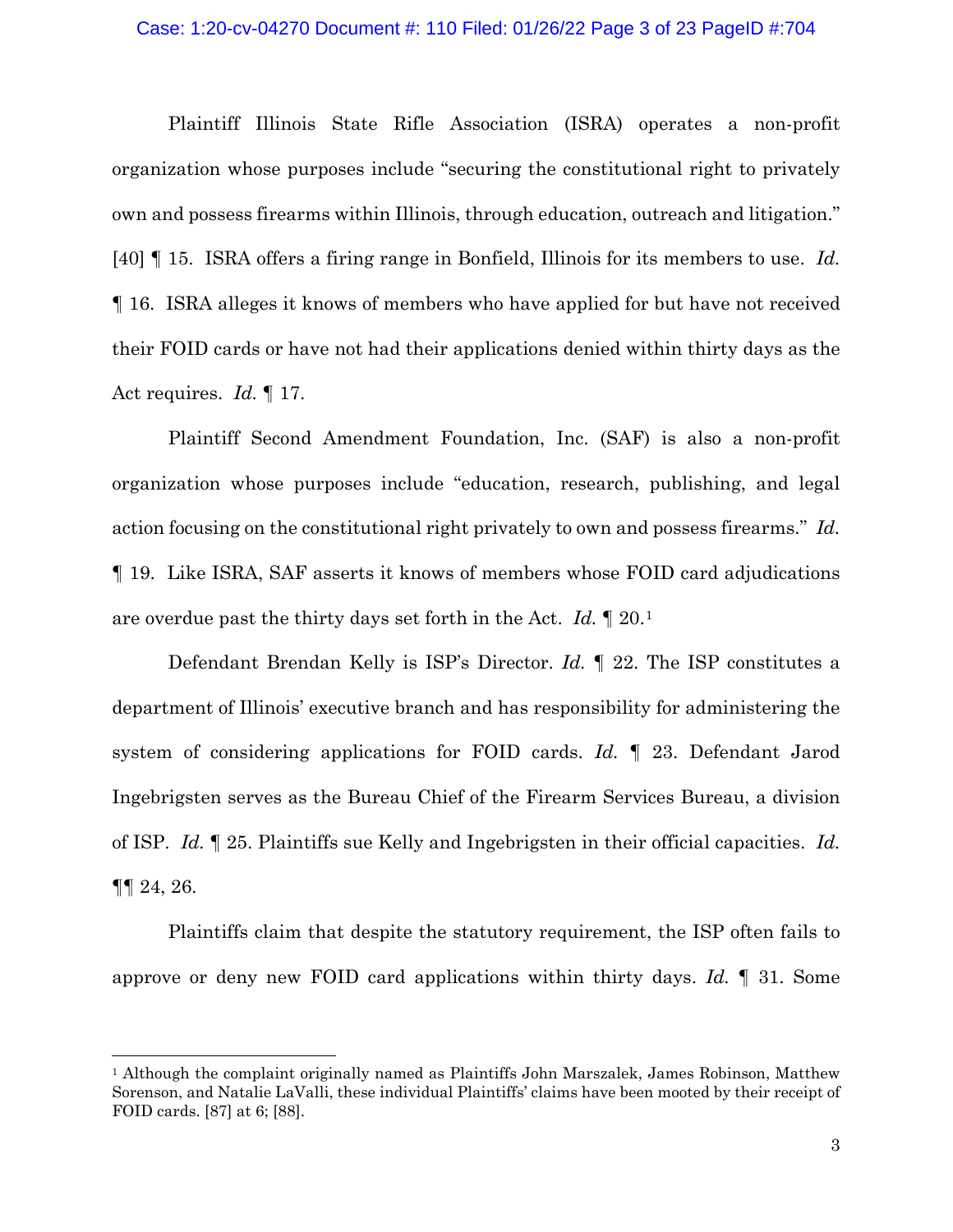#### Case: 1:20-cv-04270 Document #: 110 Filed: 01/26/22 Page 4 of 23 PageID #:705

applicants wait ten to fifteen weeks to receive their FOID cards. *Id.* ¶ 34. The amended complaint brings two claims under 42 U.S.C. § 1983 for violations of the Second and Fourteenth Amendments; Plaintiffs seek declaratory and injunctive relief.

Intervenors Bruce and Sarah Davidson live in DuPage County and applied for FOID cards on July 20, 2020. [91] ¶¶ 1–2. They name as Defendants Kelly and Jessica Trame, who from July 20, 2020, through December 11, 2020, allegedly occupied the office of Bureau Chief of the ISP Firearms Services Bureau. *Id.* ¶ 3. The ISP eventually belatedly issued FOID cards to the Intervenors (to Sarah on November 12, 2020, and to Bruce on December 11, 2020). *Id.* ¶ 7. Intervenors purport to bring official capacity and individual-capacity claims against Defendants, alleging that Defendants "acted as individuals either to (i) expressly direct ISP employees to neglect FOICA state policy, or (ii) knowingly fail to direct ISP employees to comply with FOICA state policy." *Id.* 10, 16. Intervenors assert that they suffered mental anguish and emotional distress "on account of their consequent disability fully to exercise their Second Amendment rights." *Id.* ¶ 17.

## **C. Procedural History**

This case commenced in July 2020 when ISRA and SAF brought suit, along with former plaintiffs D'Andre Bradley, Tara Moore, and Brett Shelton. [1]. A few months later, in September 2020, the Davidsons filed a motion to intervene, [20], which this Court granted in October 2020, [36]. Shortly after, in November 2020, the Davidsons filed their complaint in intervention and moved for a preliminary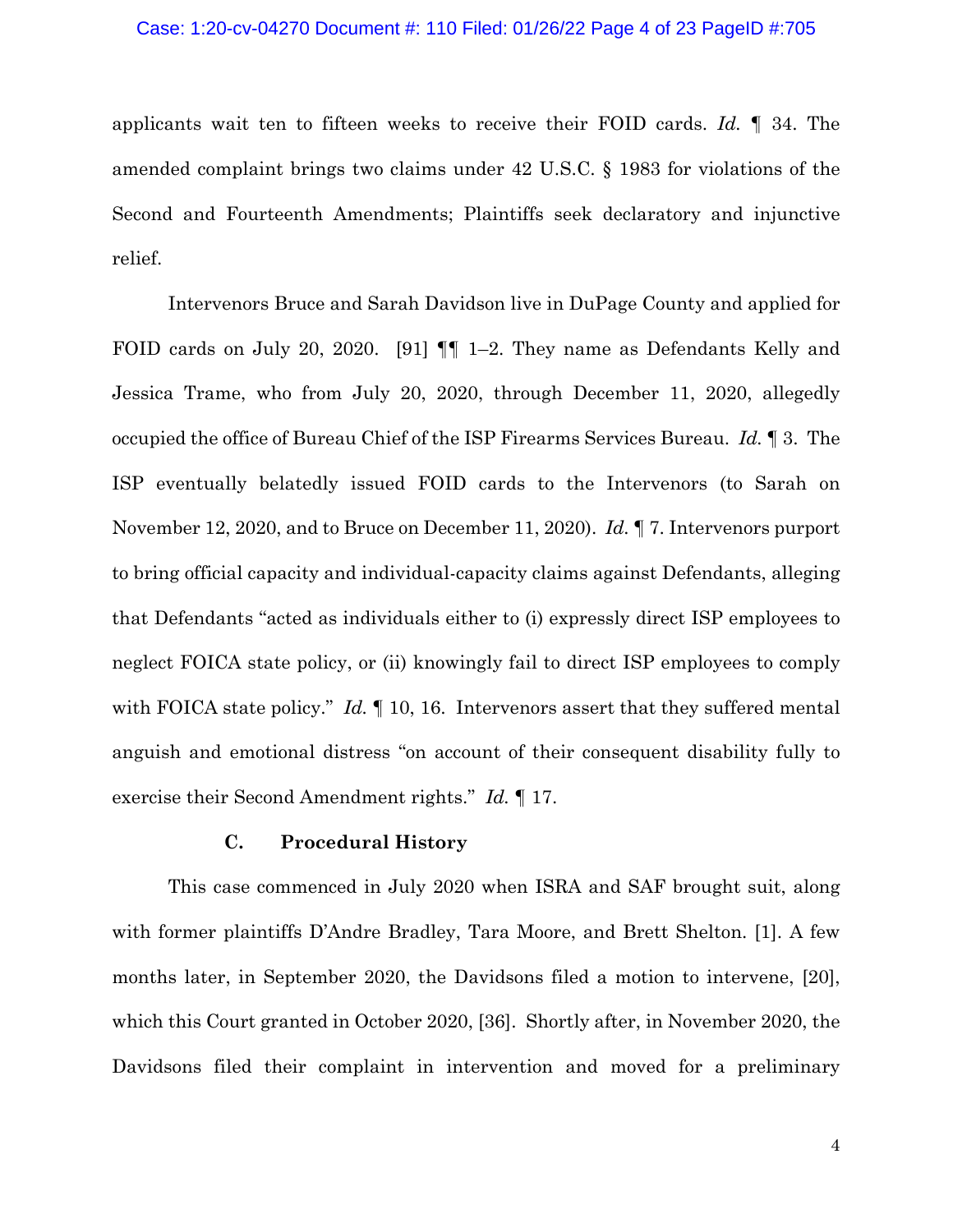# Case: 1:20-cv-04270 Document #: 110 Filed: 01/26/22 Page 5 of 23 PageID #:706

injunction; at the time, they were awaiting their FOID cards. [37]; [38]. The Davidsons later withdrew their motion for preliminary injunction. [52].

In November 2020, Plaintiffs amended their complaint to substitute as new individual plaintiffs James Robinson, Matthew Sorenson, John Marzalek, and Natalie LaVallie. [40]. The next month, Plaintiffs Marszalek, SAF, and ISRA moved for a preliminary injunction on their Second and Fourteenth Amendment claims. [47].

After a hearing, this Court issued an opinion denying Plaintiffs' motion for preliminary injunction. *See* [87]. This Court found that: (1) the ISP granted Marszalek's FOID card, mooting his request for an injunction; (2) ISRA and SAF possessed associational standing; and (3) ISRA and SAF failed to demonstrate the likelihood of success on the merits of their Second and Fourteenth Amendment claims. *Id.* This Court also separately granted Defendants' motion to dismiss the Intervenors' complaint because the Eleventh Amendment barred their request for money damages and the ISP's issuance of their FOID cards mooted their request for injunctive relief. [81]. This Court also found that the Intervenors' complaint failed to adequately allege individual liability claims against Defendants because it did not assert any personal actions or decisions taken by the Defendants, only that Defendants maintained supervisory responsibility for the FOID program. *Id.* at 5. Subsequently, Intervenors amended their complaint. [91].

Defendants move now to dismiss Plaintiffs' second amended complaint [40] and Intervenors' amended complaint [91]. [94]; [98].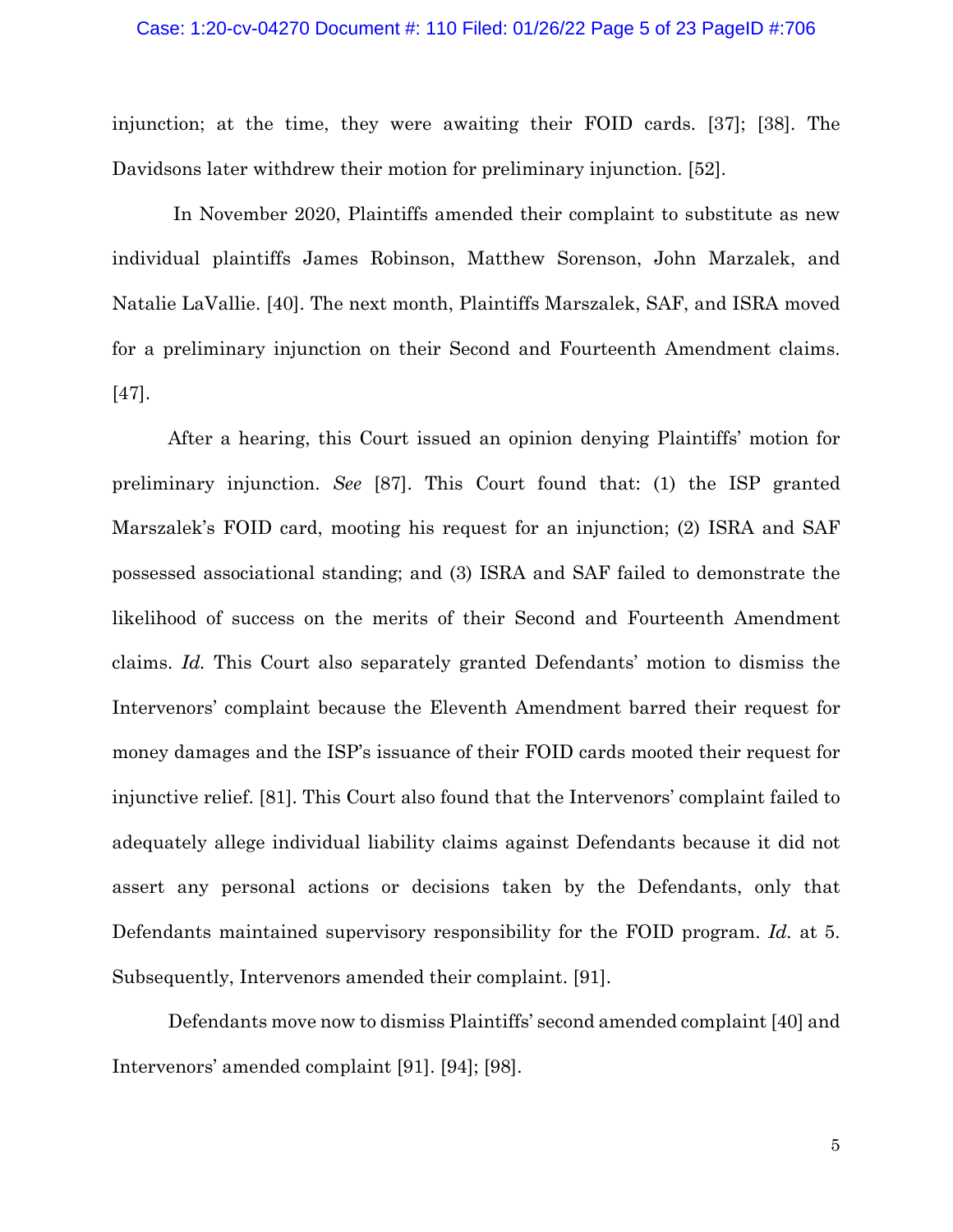## **II. Legal Standard**

A motion to dismiss tests the sufficiency of a claim, not the merits of the case. *Gunn v. Cont'l Cas. Co.*, 968 F.3d 802, 806 (7th Cir. 2020).

To survive a motion to dismiss under Rule 12(b)(6), the claim "must provide enough factual information to state a claim to relief that is plausible on its face and raise a right to relief above the speculative level." *Haywood v. Massage Envy Franchising, LLC*, 887 F.3d 329, 333 (7th Cir. 2018) (quoting *Camasta v. Jos. A. Bank Clothiers, Inc.*, 761 F.3d 732, 736 (7th Cir. 2014)); *see also* Fed. R. Civ. P. 8(a)(2) (requiring a complaint to contain a "short and plain statement of the claim showing that the pleader is entitled to relief"). A court deciding a Rule 12(b)(6) motion accepts the well-pleaded factual allegations as true and draws all permissible inferences in the pleading party's favor. *Degroot v. Client Servs., Inc.*, 977 F.3d 656, 659 (7th Cir. 2020). Dismissal for failure to state a claim is proper "when the allegations in a complaint, however true, could not raise a claim of entitlement to relief." *Bell Atl. Corp. v. Twombly*, 550 U.S. 544, 558 (2007).

Rule 12(b)(1), like Rule 12(b)(6), requires this Court to construe Plaintiffs' complaint in the light most favorable to Plaintiffs, accept as true all well-pleaded facts, and draw reasonable inferences in their favor. *Bria Health Servs., LLC v. Eagleson*, 950 F.3d 378, 382 (7th Cir. 2020); *Silha v. ACT, Inc.*, 807 F.3d 169, 173 (7th Cir. 2015). Courts evaluating Rule  $12(b)(1)$  motions may look beyond the complaint to consider whatever evidence has been submitted on the issue to determine whether subject matter jurisdiction exists. *Silha*, 807 F.3d at 173 (noting that a court "may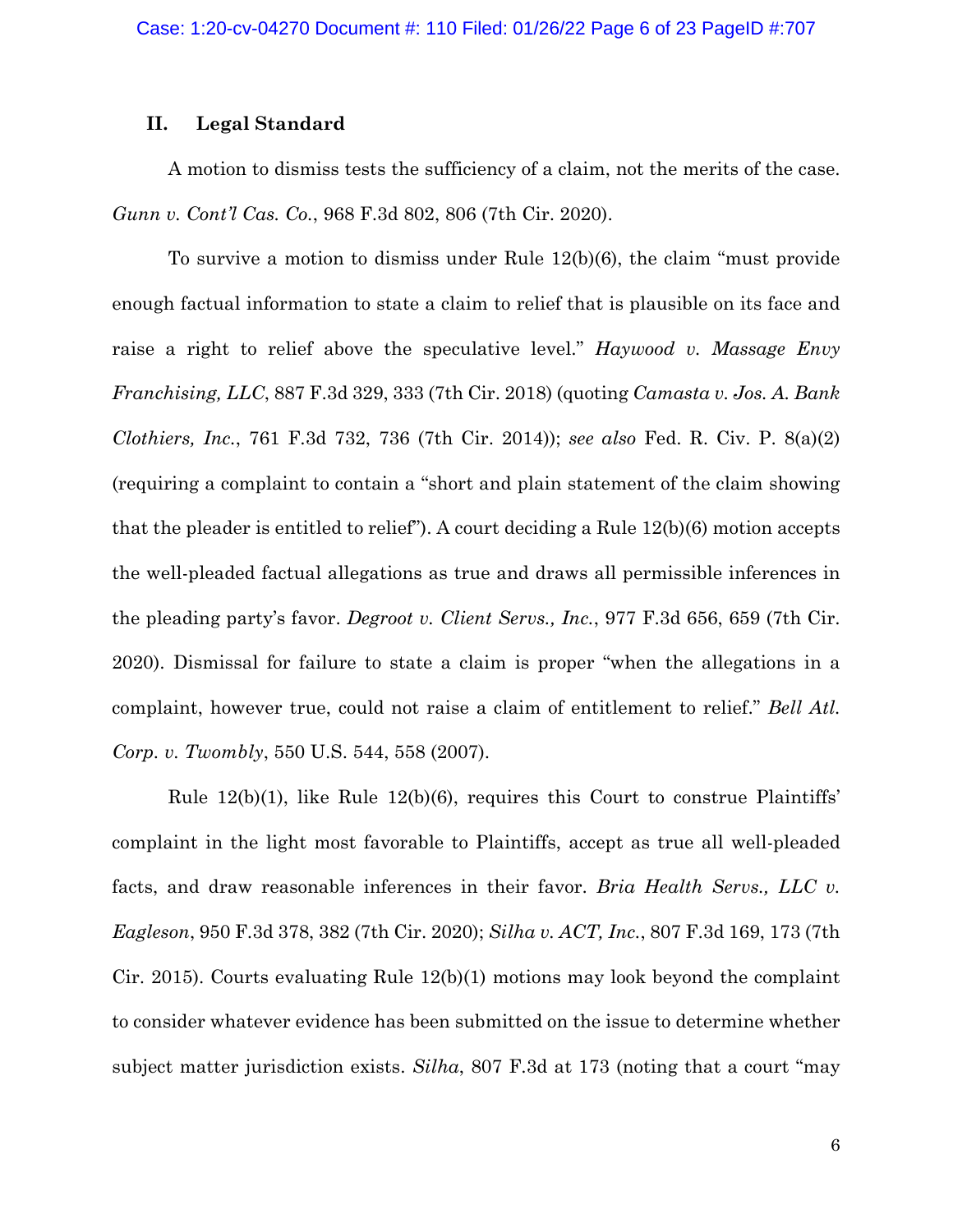look beyond the pleadings and view any evidence submitted" when reviewing a challenge that there is in fact no subject matter jurisdiction, even if the pleadings are formally sufficient).

## **III. Analysis**

Defendants have moved to dismiss both Plaintiffs' and Intervenors' amended complaints. This Court will address the Plaintiffs' claims first, before turning to the Intervenors'.

# **A. Plaintiffs' Claims**

ISRA and SAF remain as the sole Plaintiffs, and Defendants move to dismiss their claims pursuant to Rule 12(b)(1) for lack of Article III standing, and under Rule 12(b)(6) for failure to state a claim. [95]. As a jurisdictional matter, the issue of standing comes first in this Court's analysis. *Cothron v. White Castle Sys., Inc.*, 20 F.4th 1156, 1160 (7th Cir. 2021).

## **1. Article III Standing**

Article III of the Constitution limits federal judicial jurisdiction to the adjudication of "cases" and "controversies." *Cook County v. Wolf*, 962 F.3d 208, 218 (7th Cir. 2020) (quoting U.S. Const. art. III, § 2, cl. 1), *cert. dismissed sub nom. Mayorkas v. Cook County*, 141 S. Ct. 1292 (2021). To establish a justiciable case or controversy under Article III, the party invoking federal jurisdiction must possess standing to sue. *Cook County*, 962 F.3d at 218. Standing requires (1) an injury in fact (2) caused by the defendants' conduct and (3) redressable by a favorable decision. *Woodring v. Jackson County*, 986 F.3d 979, 984 (7th Cir. 2021). Generally,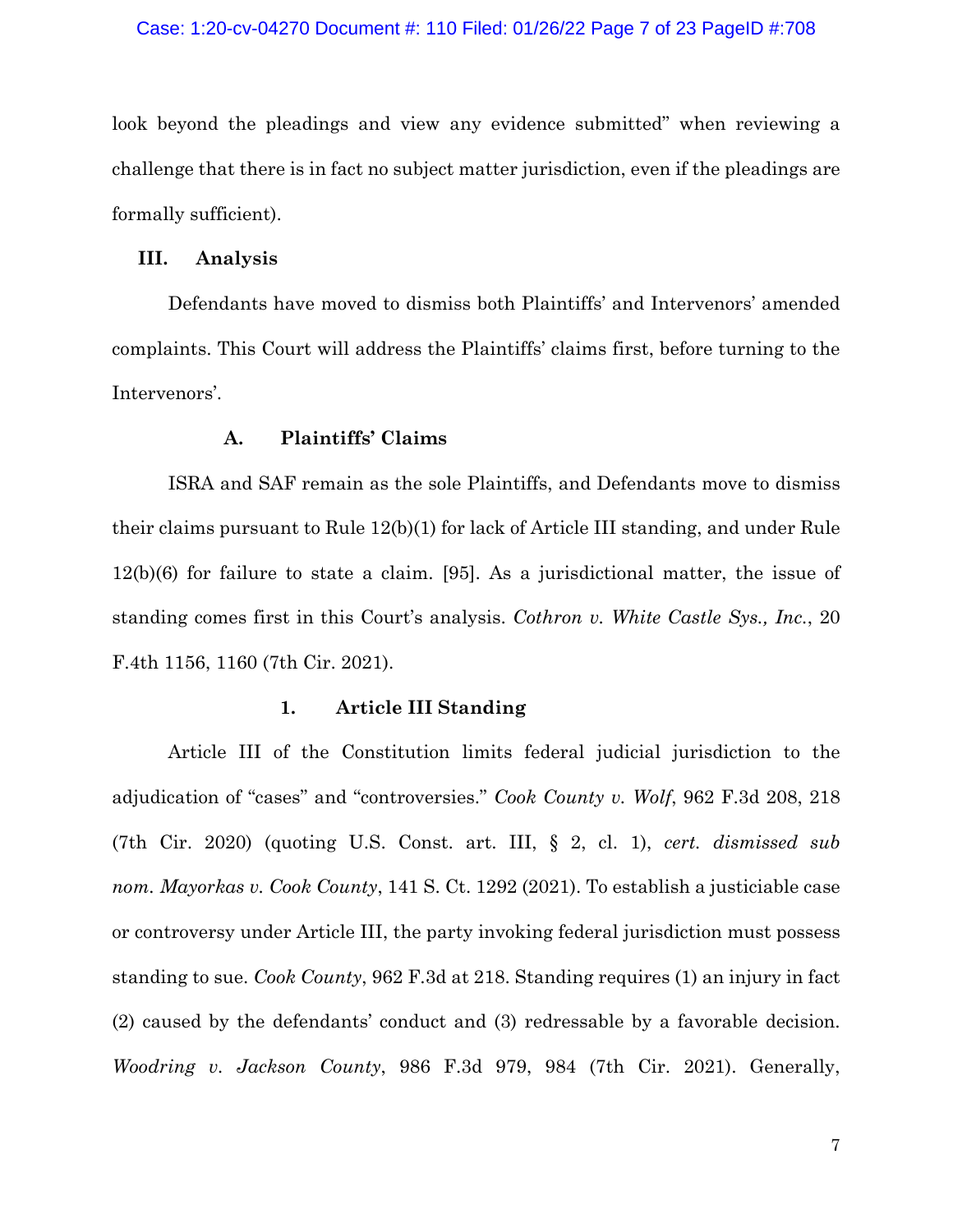#### Case: 1:20-cv-04270 Document #: 110 Filed: 01/26/22 Page 8 of 23 PageID #:709

organizations like ISRA and SAF "may have standing to sue either on their own behalf or on behalf of their members." *White v. Ill. State Police*, 15 F.4th 801, 807 (7th Cir. 2021).

ISRA maintains that it possesses both types of standing. ISRA argues it has standing to sue on its own behalf because it operates a firing range in Bonfield, Illinois, from which it earns revenue from the fees ISRA members pay for a range membership; ISRA requires holders of a range membership to possess a valid FOID card. [106] at 17. Accordingly, ISRA argues, Defendants' failure to timely process FOID cards deprives it of revenue it would otherwise receive by members purchasing range memberships. *Id.* This Court considered and rejected this argument already, finding that ISRA's speculation that more ISRA members with FOID cards would translate to more revenue remained insufficient to confer standing. [87] at 8. ISRA has not provided this Court any reason to reconsider that ruling. It has not, for example, marshaled any facts indicating that members with delayed FOID card determinations would have actually purchased range memberships. Absent further proffer, ISRA fails to demonstrate that is has suffered a "concrete and particularized injury" sufficient to establish Article III standing to sue on its own behalf. *Access Living of Metro. Chi. v. Uber Techs., Inc.*, 958 F.3d 604, 608 (7th Cir. 2020).

On the other hand, both organizations successfully demonstrate associational standing. Associational standing "allows an organization to sue on behalf of its members 'even without a showing of injury to the association itself.'" *Prairie Rivers Network v. Dynegy Midwest Generation, LLC*, 2 F.4th 1002, 1008 (7th Cir. 2021)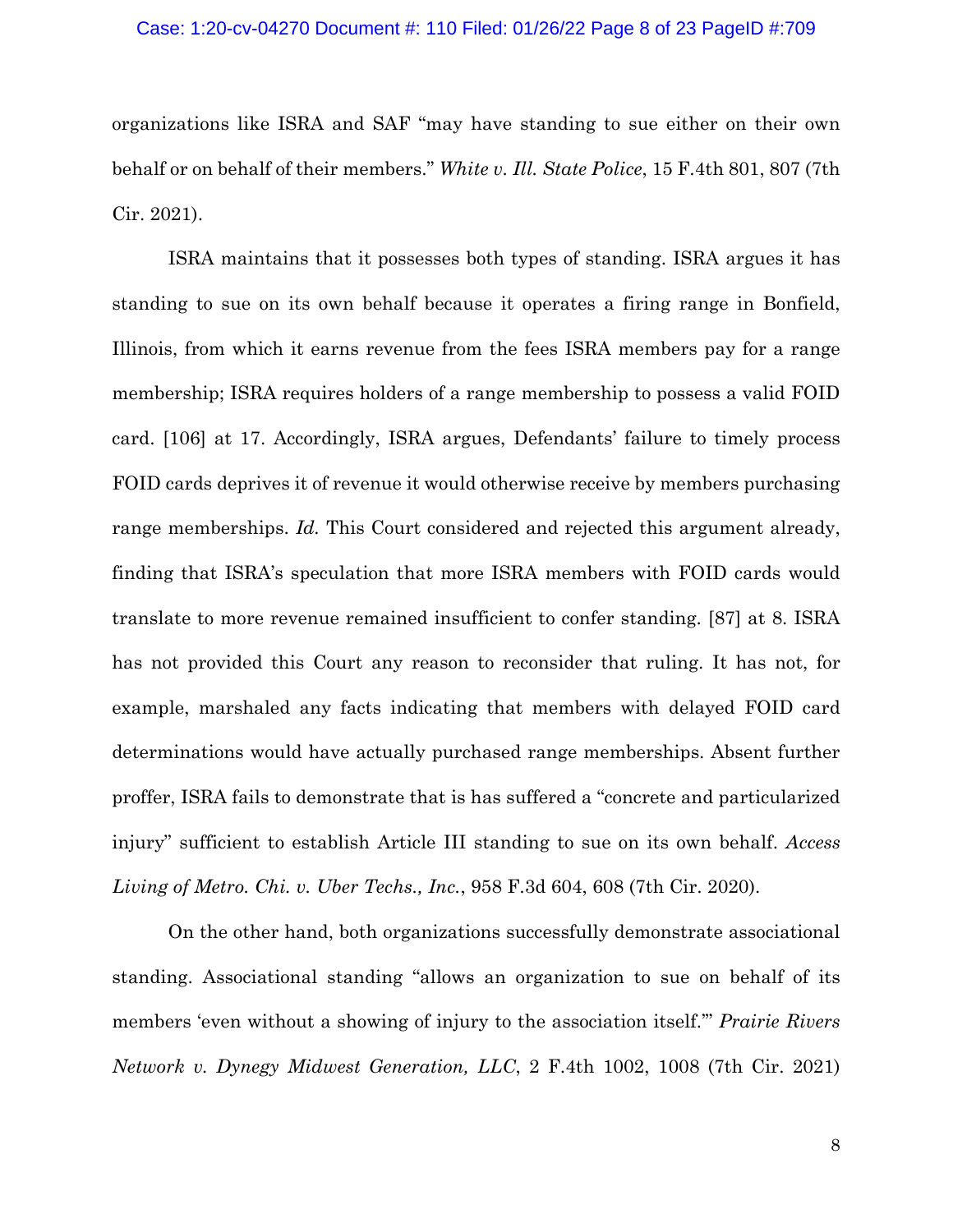(quoting *United Food & Commercial Workers Union Local 751 v. Brown Grp., Inc.*, 517 U.S. 544, 552 (1996)). To establish associational standing, ISRA and SAF must demonstrate that: (1) at least one of its members possesses standing to sue; (2) the interests it seeks to protect are germane to the organization's purpose; and (3) neither the claim asserted nor the relief requested requires the participation of individual members. *Id.* (citing *Hunt v. Wash. State Apple Advert. Comm'n*, 432 U.S. 333, 343 (1977)); *see Shakman v. Clerk of Cook Cty.*, 994 F.3d 832, 840 (7th Cir. 2021). ISRA and SAF satisfy these requirements.

First, to demonstrate that they possess members with standing, the organizations submit the declaration of one of their attorneys, David Sigale. [106-1]. Sigale attests that he receives steady communications from ISRA and SAF members who applied for FOID cards but failed to receive them within thirty days, as required by law. *Id.* ¶ 3. One ISRA member, J.N., submitted his FOID card application and, as of July 11, 2021, has been waiting for its adjudication. *Id.* ¶ 4. Another member, A.D., applied with his wife for FOID cards in November 2020, but had not heard from ISP as of June 25, 2021. *Id.* Sigale also states that he knows of a fifty-four-year-old Cook County resident who applied for a FOID card in February 2021 and awaits a determination; that individual belongs to both ISRA and SAF. *Id.* ¶ 5. Based upon Sigale's representations, this Court finds that both ISRA and SAF have demonstrated that at least one of their members possesses a concrete and particularized injury that they have suffered as a result of Defendants' processing delays, and this Court could redress that injury by a favorable decision. *Woodring*, 986 F.3d at 984.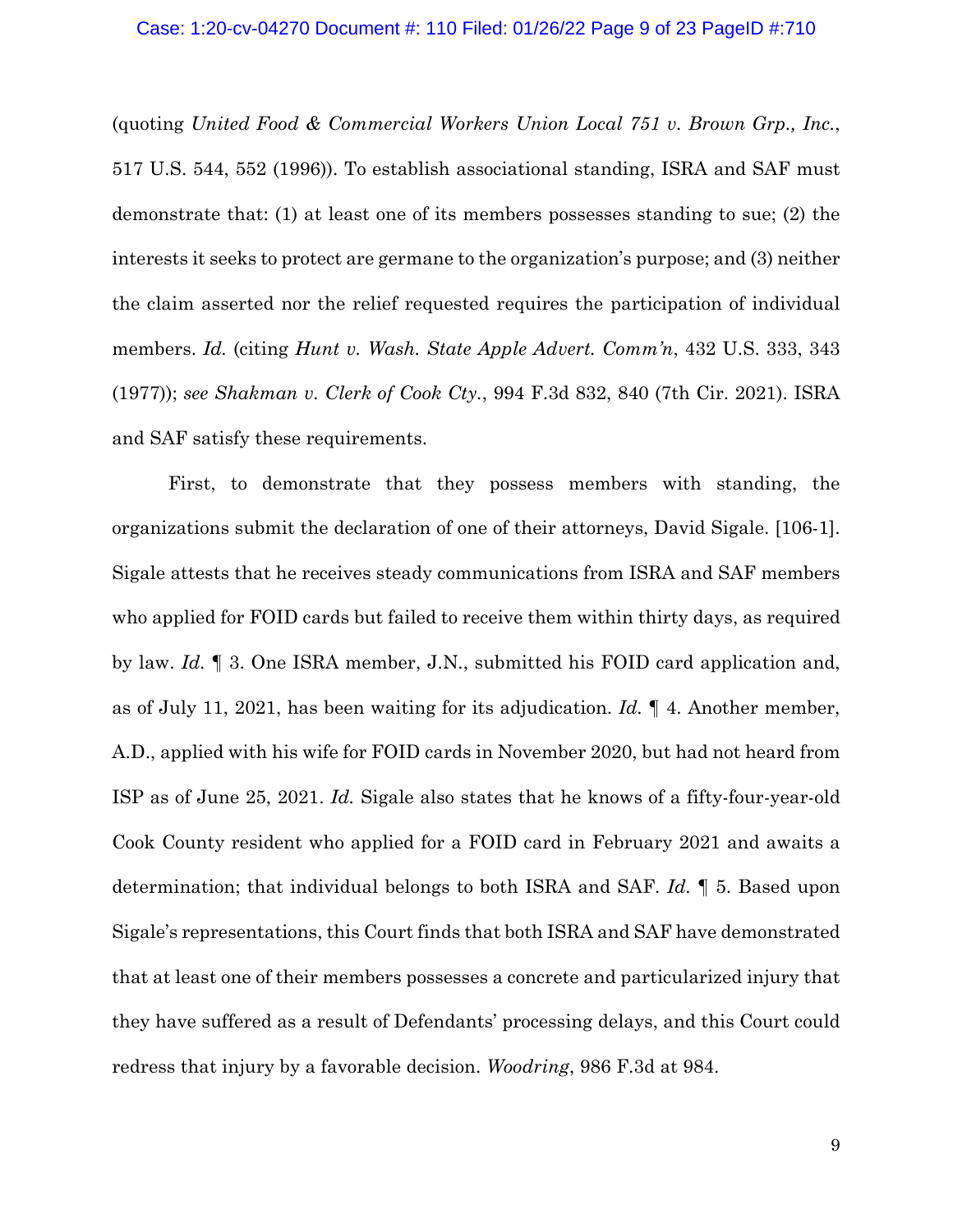#### Case: 1:20-cv-04270 Document #: 110 Filed: 01/26/22 Page 10 of 23 PageID #:711

Second, ISRA and SAF have established that the interests they seek to protect in this lawsuit are germane to their organizational interests. *Speech First, Inc. v. Killeen*, 968 F.3d 628, 638 (7th Cir. 2020), *as amended on denial of reh'g and reh'g en banc* (Sept. 4, 2020). Their organizational purposes of "securing the constitutional right to privately own and possess firearms within Illinois" and to pursue "legal action focusing on the constitutional right privately to own and possess firearms" plainly align with the focus of this litigation—to ensure that their members timely receive their FOID cards entitling them the right to possess firearms in Illinois. [40] ¶¶ 15, 19.

Third, ISRA and SAF's claims require no participation of their members. They bring constitutional claims and seek injunctive and declaratory relief, and neither the claims nor requests for relief require proof of individual damages or otherwise demand participation of their members. *See Shakman*, 994 F.3d at 841; *see also Retired Chicago Police Ass'n v. City of Chicago*, 7 F.3d 584, 603 (7th Cir. 1993) ("Declaratory, injunctive, or other prospective relief will usually inure to the benefit of the members actually injured and thus individualized proof of damages is often unnecessary.").

This Court's finding on associational standing remains consistent with its finding in the preliminary injunction opinion. [87]. Defendants request that this Court "reconsider" its ruling on associational standing because Plaintiffs' assertions on the standing of their individual members "are too tenuous." [108] at 4. If Defendants mean that Plaintiffs have not named members, this Court rejects that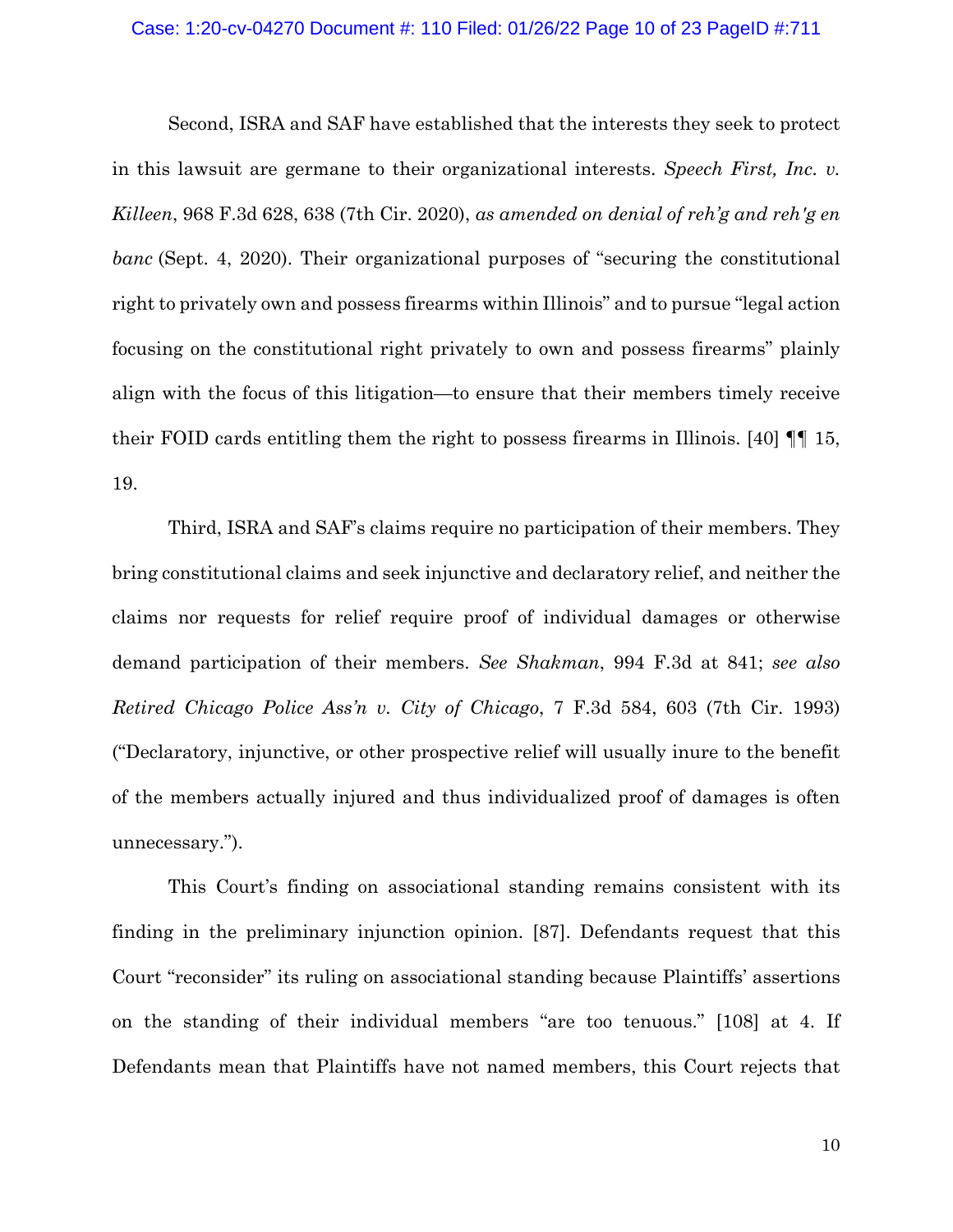#### Case: 1:20-cv-04270 Document #: 110 Filed: 01/26/22 Page 11 of 23 PageID #:712

argument once again. The Seventh Circuit has declined to impose a requirement for organizations to name members for the purposes of establishing associational standing. Indeed, "the requirement for an individual member to have standing 'still allows for the member on whose behalf the suit is filed to remain unnamed by the organization.'" *Prairie Rivers Network*, 2 F.4th at 1011 (quoting *Disability Rts. Wis., Inc. v. Walworth Cty. Bd. of Supervisors*, 522 F.3d 796, 802 (7th Cir. 2008)). This Court similarly rejects Defendants' argument that this lawsuit is not germane to Plaintiffs' organizational interests because it seeks only to redress ISP's delays in process, not ISP's actual determinations of FOID card eligibility. *Contra* [108] at 4. The delays in process prevent eligible applicants from timely receiving their FOID cards, therein preventing them from legally possessing firearms while they await their applications. The claims here seek to prevent further delays to members' ability to legally possess firearms, and thus, clearly are germane to ISRA and SAF's organizational interests.

With Article III standing secure, this Court turns to the merits of Plaintiffs' constitutional claims.

# **2. Count I: Second Amendment Claim[2](#page-10-0)**

This crux of Plaintiffs' claim is that Defendants' delays in issuing FOID cards violates the Second Amendment.

<span id="page-10-0"></span><sup>2</sup> Plaintiffs have titled Count I "Violation of right to keep and bear arms U.S. Const. Amends. II and XIV." The Second Amendment's relevance is obvious; the Fourteenth Amendment incorporates the Second Amendment against the States. *Ezell v. City of Chicago*, 651 F.3d 684, 689 (7th Cir. 2011).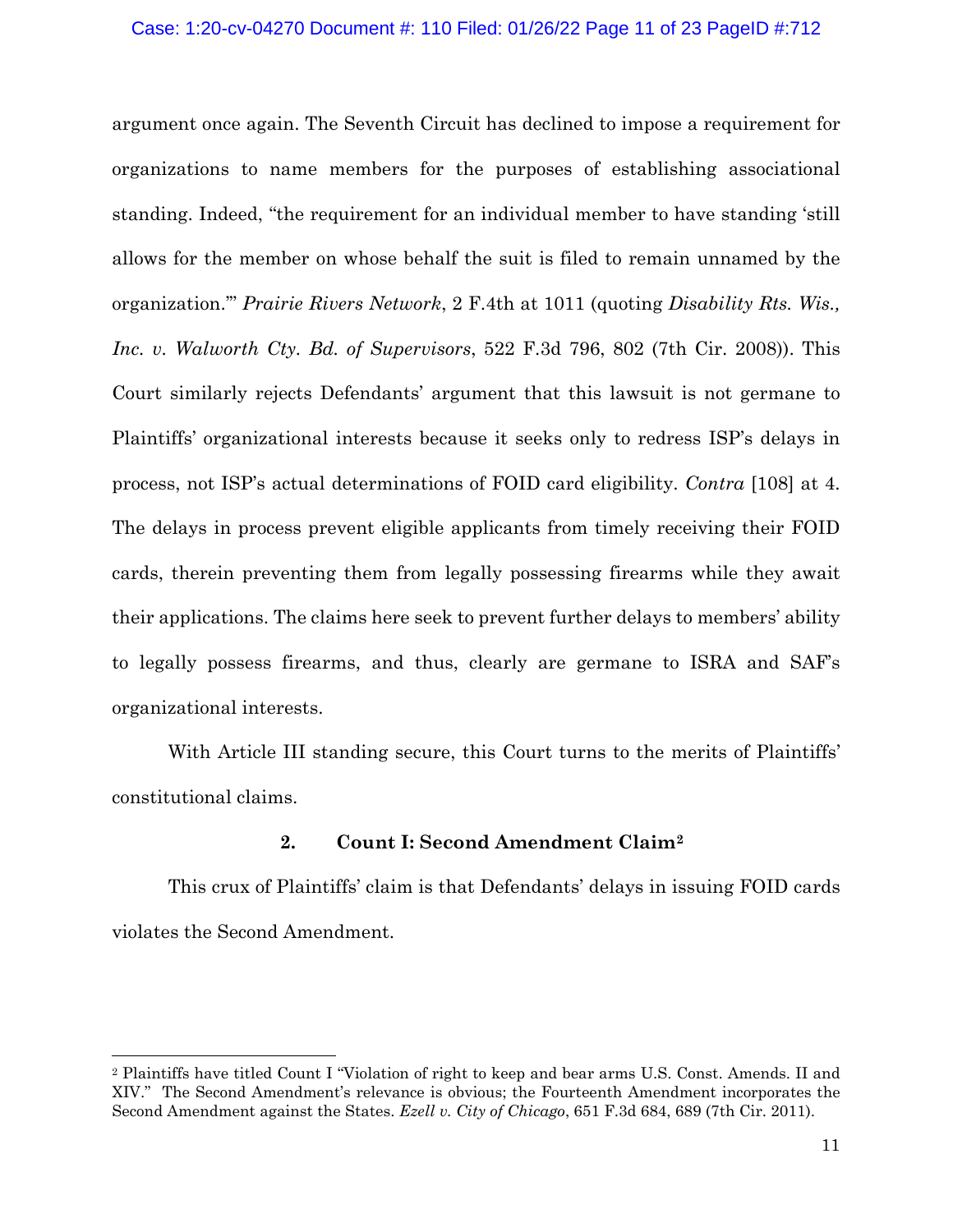## Case: 1:20-cv-04270 Document #: 110 Filed: 01/26/22 Page 12 of 23 PageID #:713

The Constitution's Second Amendment states that a "well regulated Militia, being necessary to the security of a free State, the right of the people to keep and bear Arms, shall not be infringed." U.S. Const. amend. II. The Second Amendment guarantees both the "right of law-abiding, responsible citizens to use arms in defense of hearth and home" as well as the right to bear arms "outside the home." *White*, 15 F.4th at 811 (first quoting *District of Columbia v. Heller*, 554 U.S. 570 (2008); then quoting *Moore v. Madigan*, 702 F.3d 933, 941–42 (7th Cir. 2012)).

The Seventh Circuit has supplied a two-step framework to analyzing Second Amendment claims: first, the court asks if the restricted activity falls within the Second Amendment's scope; and if so, the court proceeds to means-end scrutiny, which requires the court "to evaluate the regulatory means the government has chosen and the public-benefits ends it seeks to achieve." *Id.* (quoting *Ezell v. City of Chicago*, 651 F.3d 684, 701 (7th Cir. 2011) (*Ezell I* )). Although technically a two-step inquiry, courts "usually defer the threshold historical scope inquiry" at step one and "proceed directly to means-end scrutiny" at step two. *Kanter v. Barr*, 919 F.3d 437, 447 n.9 (7th Cir. 2019); *see also White*, 15 F.4th at 811 ("As is our usual practice, we will assume without deciding that the Second Amendment applies . . . and proceed directly to means-end scrutiny."). Consistent with the normal practice, this Court will assume that Plaintiffs have brought a claim that falls within the scope of the Second Amendment and proceed to step two—the means-end scrutiny.

As they did at the preliminary injunction stage, the parties dispute the appropriate level of scrutiny that this Court should apply to Plaintiffs' claims at step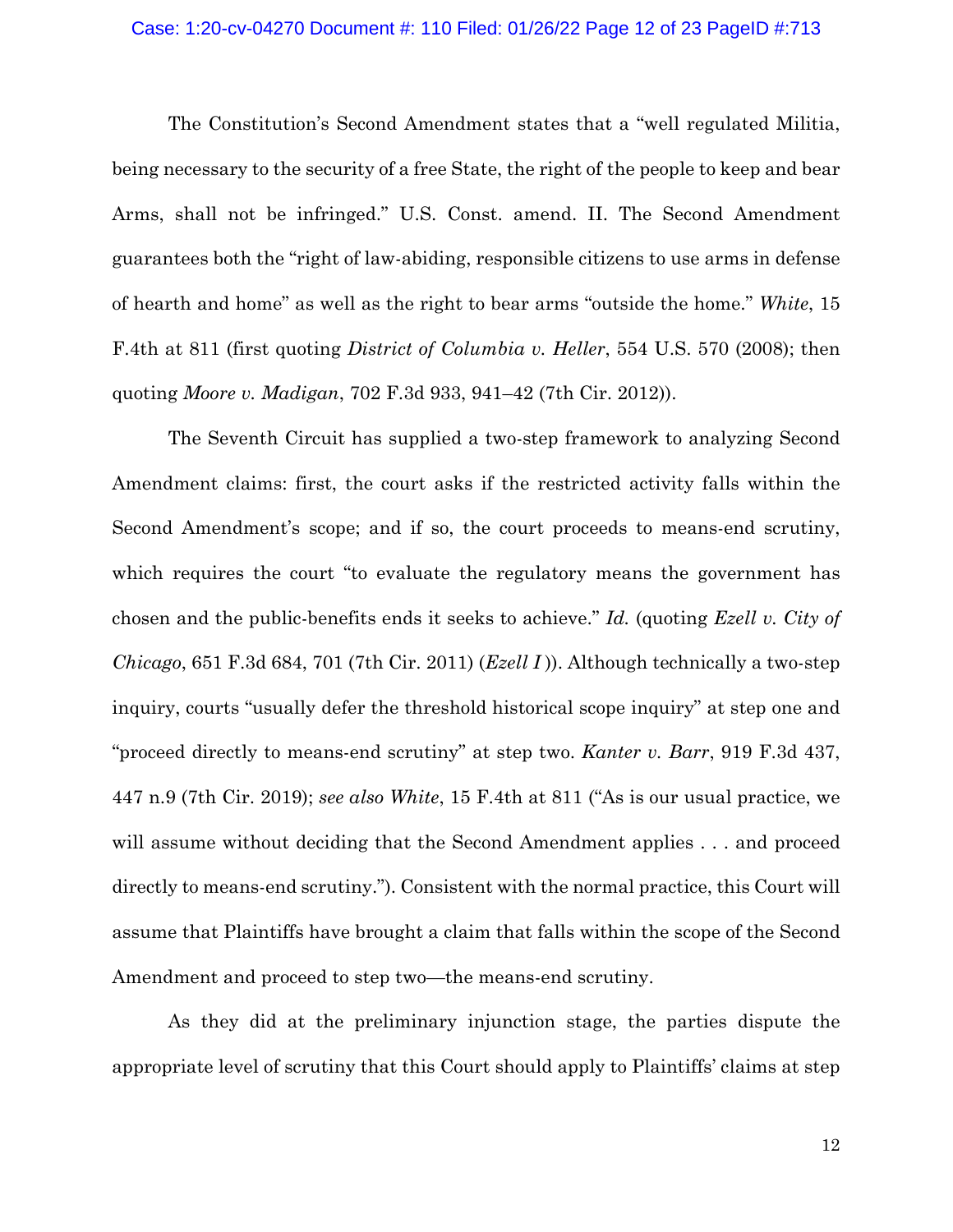## Case: 1:20-cv-04270 Document #: 110 Filed: 01/26/22 Page 13 of 23 PageID #:714

two. Defendants ask this Court to adhere to the intermediate scrutiny analysis it applied in the preliminary injunction opinion, *see* [108] at 6, while Plaintiffs urge this Court to reconsider that decision and instead apply a more heightened form of scrutiny, *see* [106] at 20–22. On this issue, the Seventh Circuit has instructed that the "rigor of this judicial review" depends upon "how close the law comes to the core of the Second Amendment right and the severity of the law's burden on the right." *Ezell I*, 651 F.3d at 703. This means that "[s]evere burdens on the core right of armed defense require a very strong public-interest justification and a close means-end fit," while "lesser burdens, and burdens on activity lying closer to the margins of the right, are more easily justified." *Ezell v. City of Chicago*, 846 F.3d 888, 892 (7th Cir. 2017) (*Ezell II*).

In advocating for a more heightened form of scrutiny, Plaintiffs cite *Ezell I*, where the Seventh Circuit observed that broadly prohibitory laws—such as bans on handgun possession at home—are categorically unconstitutional. Plaintiffs argue that so-called "delays" in processing FOID applications amount to outright bans because applicants cannot lawfully possess firearms while they await ISP's decision. [106] at 21 (citing *Ezell I*, 651 F.3d at 703). Yet Plaintiffs have not alleged an outright ban on gun ownership or even an indefinite "delay" in processing their FOID card applications; rather, they have alleged periods of time between when an eligible person applies for a FOID card and the time he or she receives the card. As this Court noted at the preliminary injunction stage, the alleged "delays" fall short of "broadly and permanently restricting a core Second Amendment right," as the ISP's process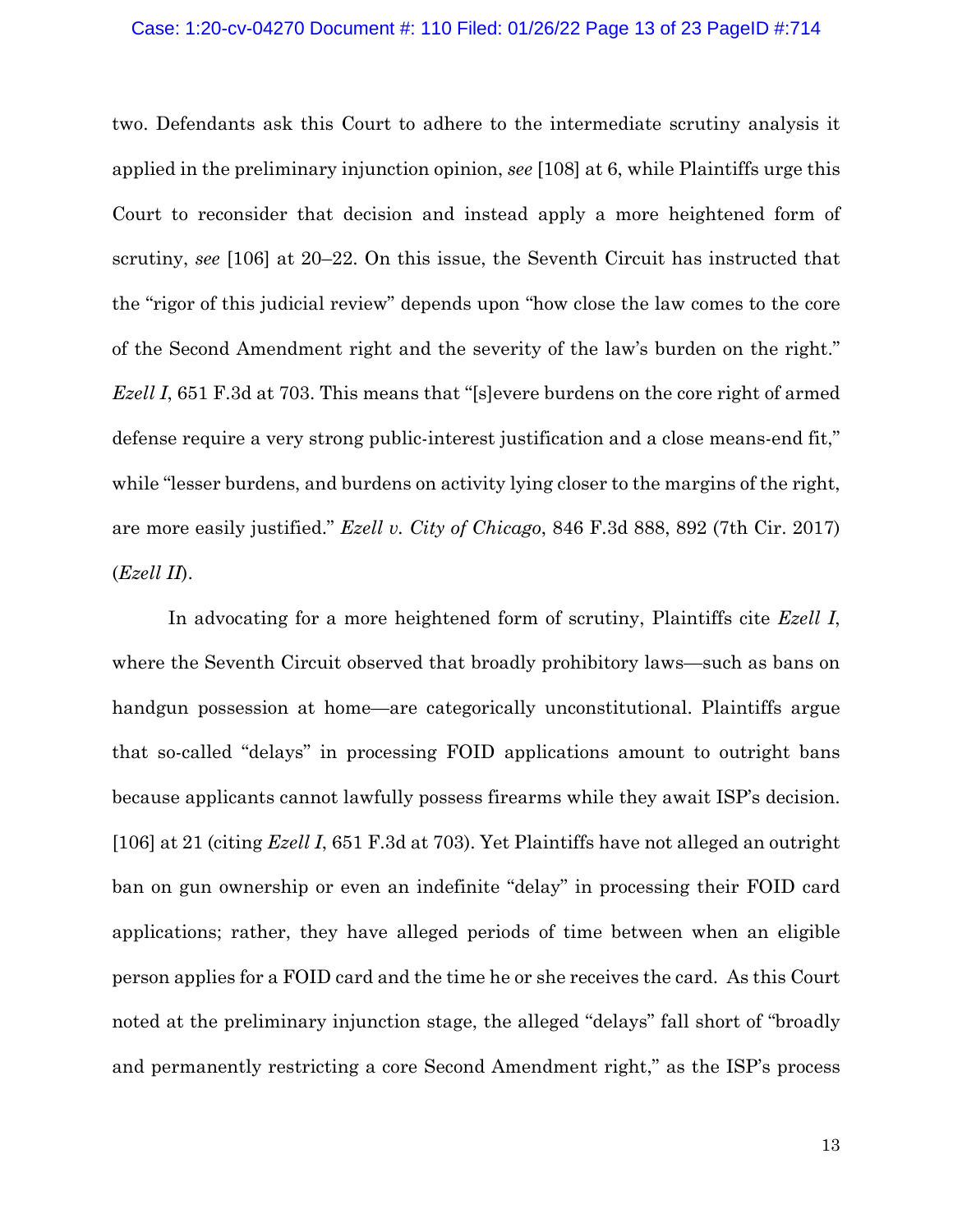### Case: 1:20-cv-04270 Document #: 110 Filed: 01/26/22 Page 14 of 23 PageID #:715

merely postpones a gun owner's exercise of that right. [87] at 18–19. The Court again rejects the argument that the ISP's delays amount to outright bans on firearm ownership that are *per se* unconstitutional.

Nor do the facts alleged in this case require application of strict scrutiny review. The Seventh Circuit has only applied that standard to tight restrictions on Second Amendment rights. In *Ezell I*, for instance, the court of appeals applied "a more rigorous showing . . . if not quite 'strict scrutiny'" to its evaluation of a Chicago ordinance requiring firing range training for gun ownership and prohibiting firing ranges throughout the City. 651 F.3d at 684. The court applied the heightened scrutiny because the City's ordinance outright prohibited "law-abiding, responsible citizens" of Chicago "from engaging in target practice" in a firing range in the City; this, in turn, resulted in a "serious encroachment" on the right to "maintain proficiency in firearm use, an important corollary to the meaningful exercise of the core right to possess firearms for self-defense." *Id.* at 708. Likewise, in *Moore v. Madigan*, the Seventh Circuit applied heightened scrutiny to a prohibition against carrying a gun in public, reasoning that the law resulted in a substantial curtailment of the right of armed self-defense. 702 F.3d 933, 940 (7th Cir. 2012). These cases convince this Court that the law demands something approaching strict scrutiny only where the challenged law or action strongly implicates a core Second Amendment right *and* severely burdens that right. *Accord Duncan v. Bonta*, 19 F.4th 1087, 1103 (9th Cir. 2021) ("Strict scrutiny applies only to laws that both implicate a core Second Amendment right and place a substantial burden on that right.") (quotation omitted);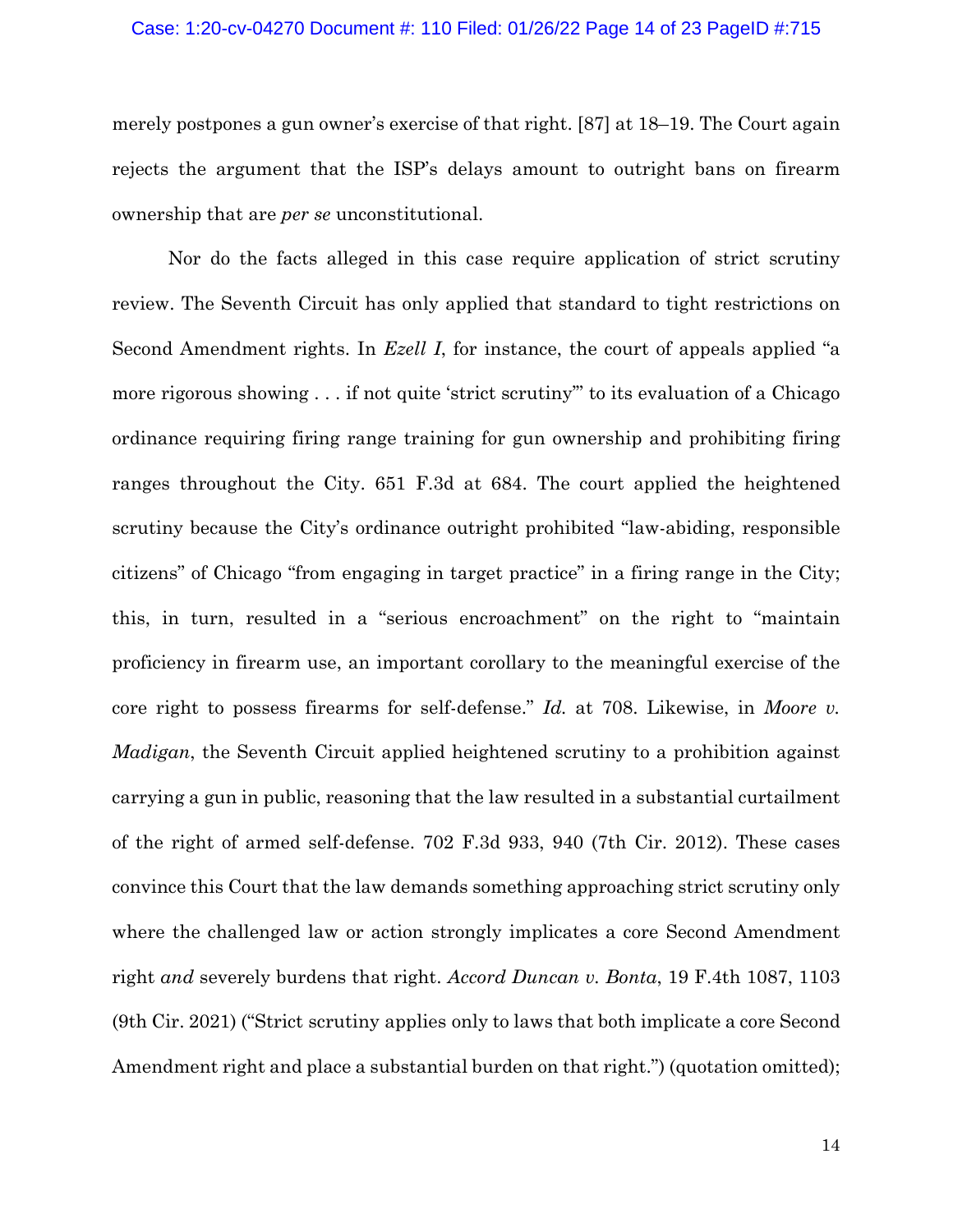*Kolbe v. Hogan*, 849 F.3d 114, 138 (4th Cir. 2017) (noting that "intermediate scrutiny is the appropriate standard because [the statute] does not severely burden the core protection of the Second Amendment, i.e., the right of law-abiding, responsible citizens to use arms for self-defense in the home"). *Cf. Doe No. 1 v. Putnam County*, 344 F. Supp. 3d 518, 538 n.12 (S.D.N.Y. 2018) (observing that the "Second Circuit has not yet applied [strict scrutiny] to any statute in the Second Amendment context, even when faced with statutes banning possession of entire categories of weapons").

That the ISP requires more than the thirty (30) days allowed by state statute to process FOID applications is not an outright prohibition of fundamental Second Amendment rights as were present in *Moore* and *Ezell*. Plaintiffs do not allege a flat ban; they allege the ISP takes too long to provide some qualified individuals a license to possess a firearm. For instance, the amended complaint alleges that "residents commonly wait[ ] as long as 60 to 90 days to receive a FOID card." [40] ¶ 4. The amended complaint recites the experience of a number of individuals who had been waiting between five (5) to nine (9) months for their FOID applications to be processed at the time the amended complaint was filed in November of 2020. *Id.* ¶¶ 39–42.

The Defendants argue that the delays pass intermediate scrutiny because the FOID regulations are substantially related to important government interests. *Cf. Ezell I*, 651 F.3d at 701 (noting that courts must apply some heightened standard of scrutiny to Second Amendment claims; rational-basis review is inappropriate). The Defendants invite the Court to conduct the intermediate scrutiny analysis at this stage of the proceeding. Defendants may be correct about the constitutional question.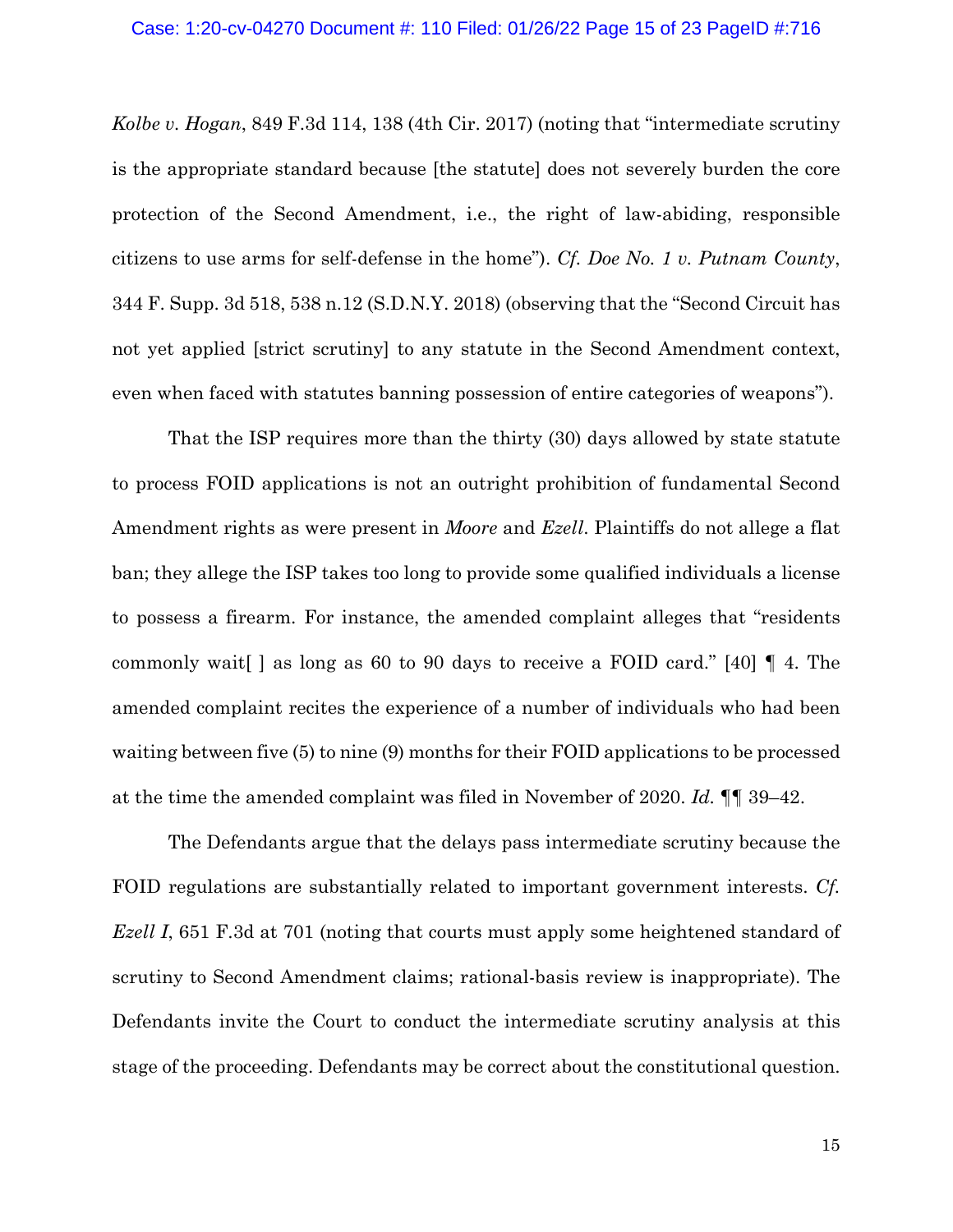But the issue before the Court today is whether the Plaintiffs have stated a plausible claim under Rule 12(b)(6). At this point the Court determines the Plaintiffs have stated a plausible Second Amendment claim.[3](#page-15-0)

# **3. Count II: Fourteenth Amendment Claim**

The Fourteenth Amendment prohibits any State from depriving "any person of life, liberty, or property without due process of law." U.S. Const. amend. XIV, § 1.

Initially, although Plaintiffs have framed this claim as alleging violations of "procedural due process," *see* [40] at Count II, their allegations also suggest a substantive due process theory. Substantive due process protects individuals from government intrusions upon "a fundamental right or liberty," *Campos v. Cook County*, 932 F.3d 972, 975 (7th Cir. 2019), and Plaintiffs assert in Count II that Defendants have deprived Plaintiffs' members of their "fundamental constitutional right" to bear arms, [40] ¶¶ 66–67; *see also* [106] at 28 (arguing that "Defendants' delays completely and indefinitely deprive individuals of their Second Amendment rights"). Although Plaintiffs bring this theory of relief under the due process framework, it is another attempt to state a Second Amendment claim based upon a State's constraint of Plaintiffs' right to bear arms. Where another provision of the Constitution "provides an explicit textual source of constitutional protection, a court must assess a plaintiff's claims under that explicit provision and not the more generalized notion of substantive due process." *Conn v. Gabbert*, 526 U.S. 286, 293

<span id="page-15-0"></span><sup>&</sup>lt;sup>3</sup> Plaintiffs contend Defendants must prove that the FOID process actually prevents dangerous people from obtaining firearms. [106] at 23. It is premature to make this determination, but the *Moore* court opined that "Empirical evidence of a public safety concern can be dispensed with altogether when the ban is limited to obviously dangerous persons such as felons and the mentally ill." 702 F.3d at 940.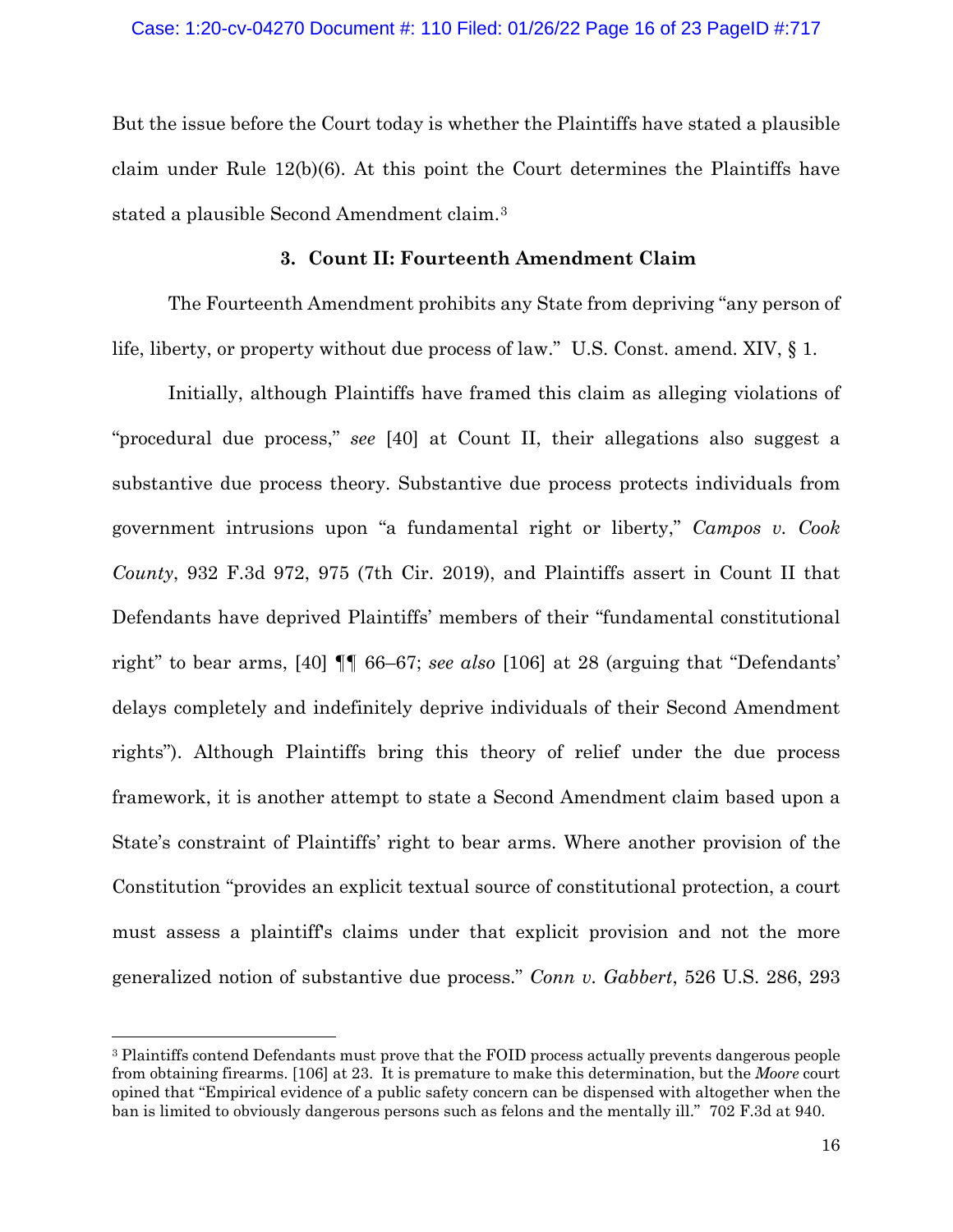(1999) (internal quotation marks omitted). The alleged deprivation of Plaintiffs' right to possess and use firearms due to Defendants' processing delays clearly implicates the rights conferred by the Second Amendment, and thus, this Court dismisses Plaintiffs' substantive due process theory as duplicative of their Second Amendment claim. *See, e.g.*, *Second Amend. Arms v. City of Chicago*, 135 F. Supp. 3d 743, 763 (N.D. Ill. 2015) (analyzing the plaintiff's claims that an ordinance impaired his fundamental right to sell firearms through retail sales, and to display those firearms and ammunition for sale, under the First and Second Amendments, rather than under the due process clause of the Fourteenth Amendment); *see also, e.g.*, *Johnson v. Lyon*, 406 F. Supp. 3d 651, 671 (W.D. Mich. 2018) (holding that despite the plaintiff's attempts to bring a due process claim, allegations that the State violated the plaintiff's right to armed self-defense must be assessed under the Second Amendment, not the Fourteenth Amendment); *Clark v. City of Shawnee*, 228 F. Supp. 3d 1210, 1223 (D. Kan. 2017) (rejecting the plaintiff's due process claim that a city's firearm licensing process burdened him because the claim was "no more than an indirect and duplicative Second Amendment challenge").

Plaintiffs' Fourteenth Amendment claim is also deficient if considered under the procedural due process framework because the due process clause does not, as Plaintiffs argue, compel the government to adjudicate FOID card applications "within a specific and brief time." [106] at 25. Plaintiffs rely on the fact that in the First Amendment context, legislatures must ensure the existence of certain procedural safeguards before imposing a prior restraint—such as the requirement to obtain a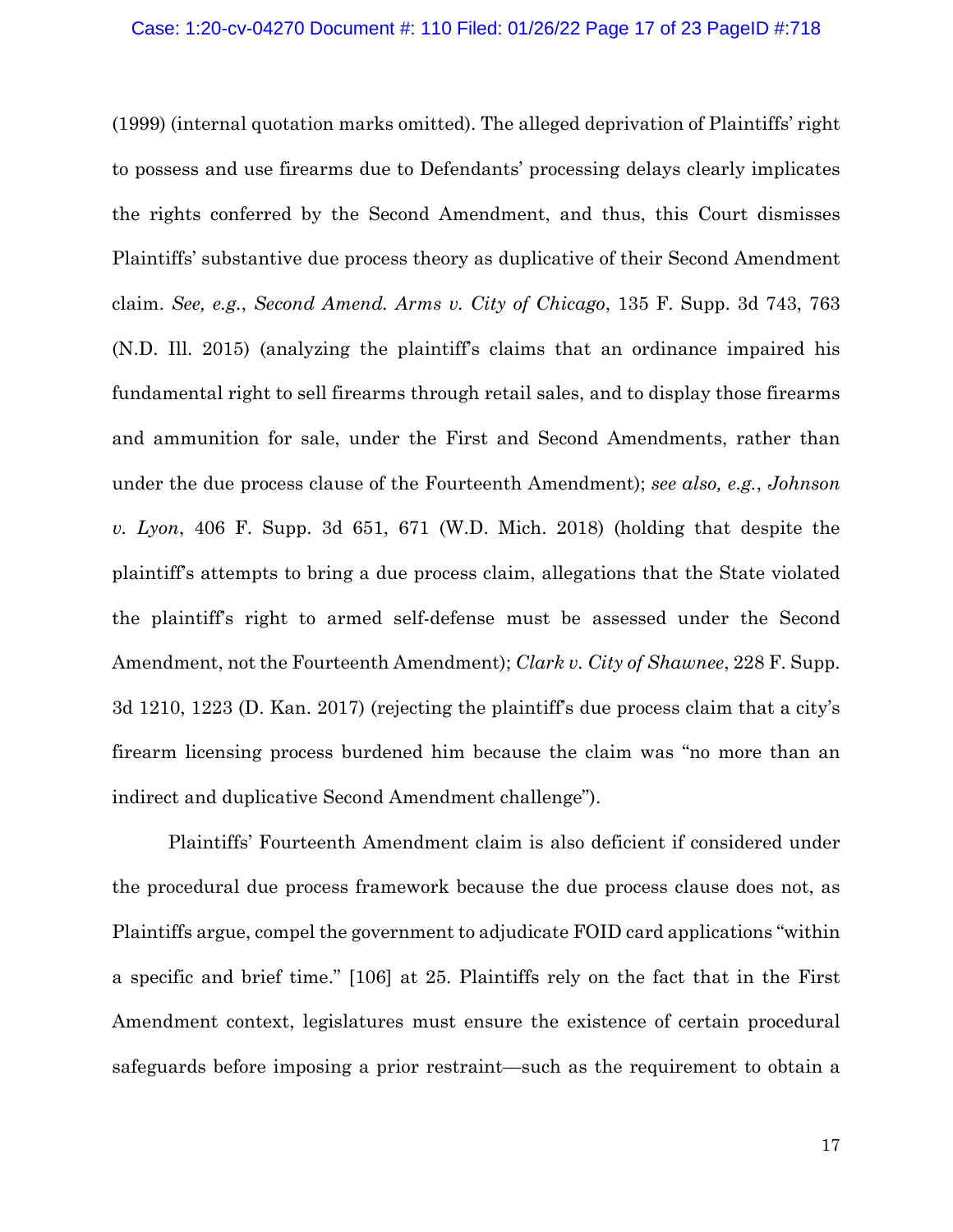## Case: 1:20-cv-04270 Document #: 110 Filed: 01/26/22 Page 18 of 23 PageID #:719

license—on the freedom of expression; those safeguards include requiring a licensor to make the decision whether to issue the license within a specified and reasonable time period during which the status quo is maintained. *FW/PBS, Inc. v. City of Dallas*, 493 U.S. 215, 227 (1990) (citing *Freedman v. State of Maryland*, 380 U.S. 51, 58 (1965)).

But this is a Second Amendment case for which First Amendment jurisprudence serves as a poor fit. Although this Court explained as much in its preliminary injunction opinion, *see* [87] at 24–25, Plaintiffs urge this Court to reconsider that ruling, arguing that courts have historically analogized to the First Amendment in cases presenting Second Amendment issues. [106] at 25–27. To reiterate: Plaintiffs are only halfway right. True, as Plaintiffs observe, courts extrapolate First Amendment principles to the Second Amendment context; the *Ezell I* court drew on the First Amendment's well-established means-end scrutiny to fashion an appropriate means-end scrutiny framework for Second Amendment claims. *Ezell I*, 651 F.3d at 708. Yet there exists no precedent for importing First Amendment prior restraint principles into the Second Amendment context. To the contrary, courts note that the "prior restraint doctrine embraces concepts unique to the First Amendment; the primary focus of the doctrine is preventing censorship and limiting the chilling effect of prior restraints on protected speech" that are not present in the context of the Second Amendment. *Bolton v. Bryant*, 71 F. Supp. 3d 802, 817 (N.D. Ill. 2014); *accord Drake v. Filko*, 724 F.3d 426, 435 (3d Cir. 2013) (determining that "it would not be appropriate to import First Amendment prior restraint doctrine"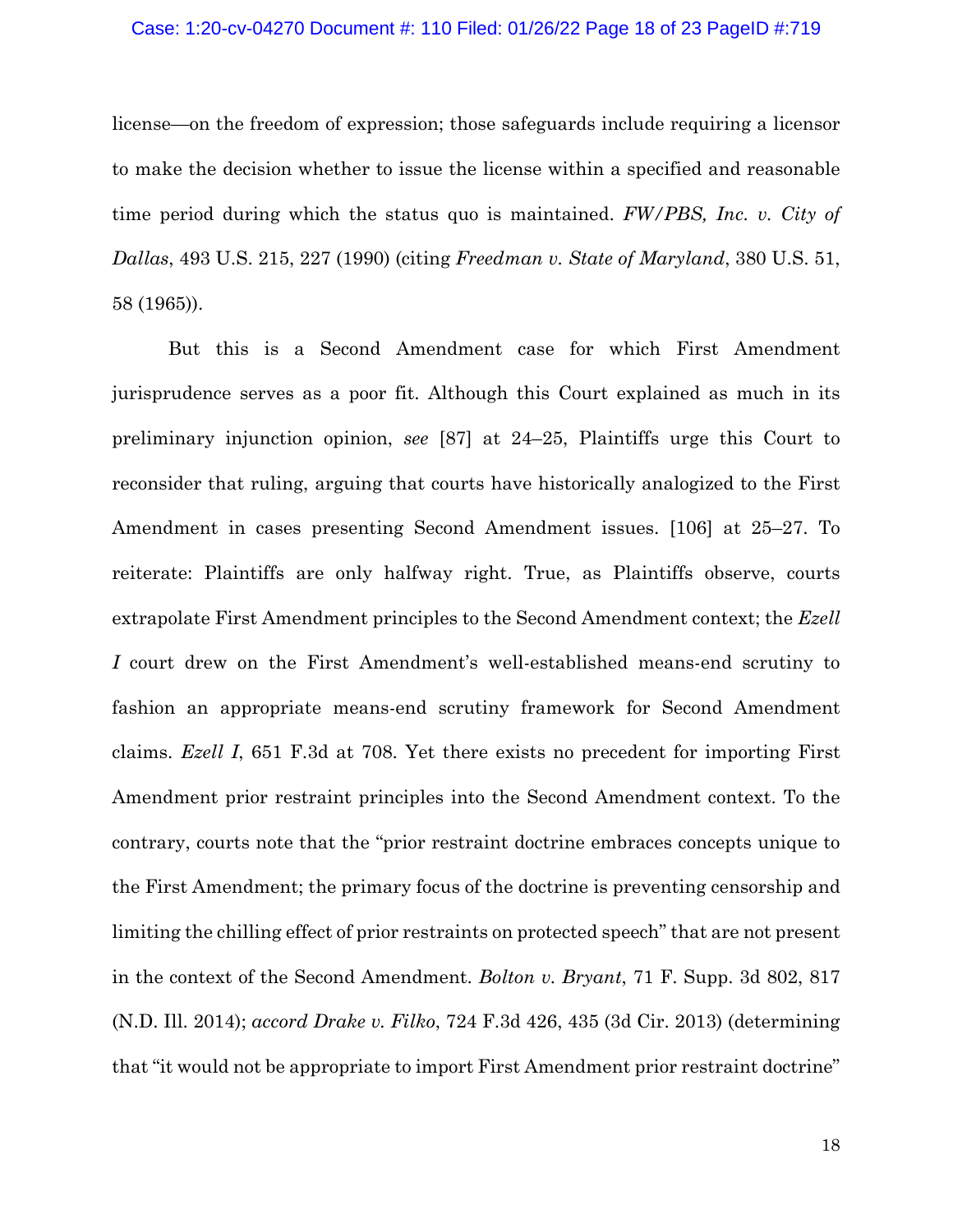#### Case: 1:20-cv-04270 Document #: 110 Filed: 01/26/22 Page 19 of 23 PageID #:720

to the court's analysis of appellants' Second Amendment challenge); *Kachalsky v. County of Westchester*, 701 F.3d 81, 91 (2d Cir. 2012) (declining to apply priorrestraint First Amendment principles to Second Amendment claim because there exist "salient differences between the state's ability to regulate each of these rights"). The prior restraint cases do not apply here, and Plaintiffs fail to plausibly allege a due process claim based upon the length of time it takes Defendants to adjudicate FOID card applications.

In addition, this Court notes that the crux of Plaintiffs' due process claim lies in the notion that Defendants have failed to follow the FOID Card Act's mandate that the ISP adjudicate applications within thirty days. To be sure, these allegations suggest that Defendants have possibly violated a state statute. But it is wellestablished that a "failure to follow state statutes or state-mandated procedures does not amount to a federal due process claim of constitutional magnitude." *Dietchweiler by Dietchweiler v. Lucas*, 827 F.3d 622, 629 (7th Cir. 2016).

For these reasons, this Court finds that Plaintiffs have failed to state a cognizable due process claim.

## **B. The Intervenors' Claims**

As this Court previously discussed [81], the Eleventh Amendment bars Intervenors' requests for money damages against state officials in their official capacity. Thus, Intervenors' renewed claim for emotional distress and other monetary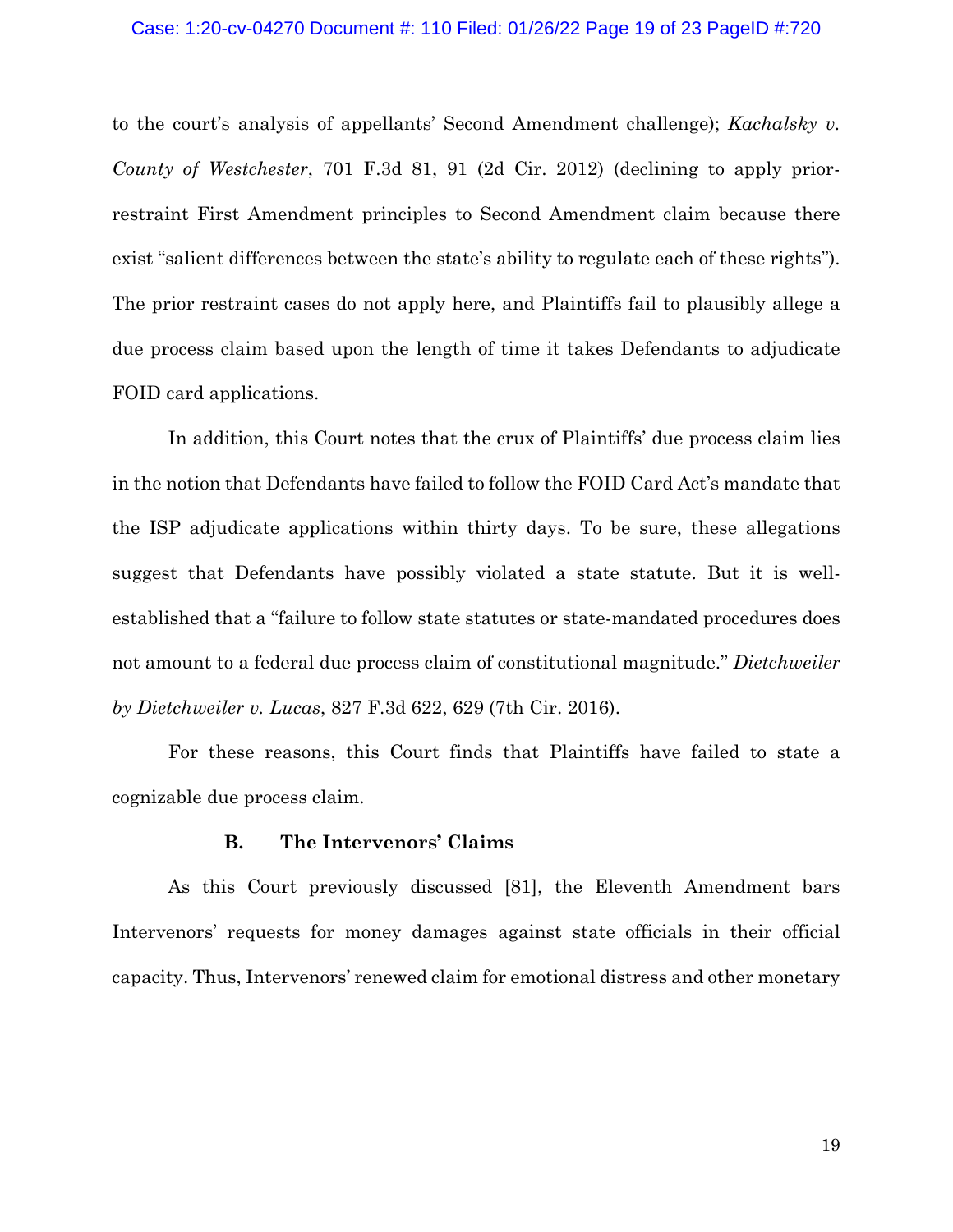damages against the Defendants in their official capacity is dismissed with prejudice. [91] ¶ 10.

The Intervenors' amended complaint also names Kelly and Trame in their individual capacities. *Id.* ¶ 16. To state a § 1983 claim based on individual liability, a plaintiff must assert "*direct* liability." *Taylor v. Ways*, 999 F.3d 478, 494 n.7 (7th Cir. 2021). To recover damages against an official in a supervisory role, "a § 1983 plaintiff may not rely on a theory of respondeat superior and must instead allege that the defendant, *through his or her own conduct*, has violated the Constitution." *Perez v. Fenoglio*, 792 F.3d 768, 781 (7th Cir. 2015) (emphasis added). To that end, some "causal connection or affirmative link between the action complained about and the official sued is necessary for § 1983 recovery" under an individual liability theory. *Gentry v. Duckworth*, 65 F.3d 555, 561 (7th Cir. 1995).

In their original complaint, Intervenors made no allegations about Defendants' individual conduct in causing their alleged constitutional deprivations. *See* [37]. For this reason, this Court dismissed any claim against Defendants based upon an individual capacity theory. [81] at 5. Attempting to cure their pleading deficiencies, Intervenors in their amended complaint allege that Defendants "acted as individuals either to (i) expressly direct ISP employees to neglect FOICA state policy, or (ii) knowingly fail to direct ISP employees to comply with FOICA state policy." [91] ¶ 16.

These allegations do not suffice to state a claim based upon individual liability. For supervisors like Kelly and Trame "to be found liable in their individual capacity under § 1983, they 'must know about the [unconstitutional] conduct and facilitate it,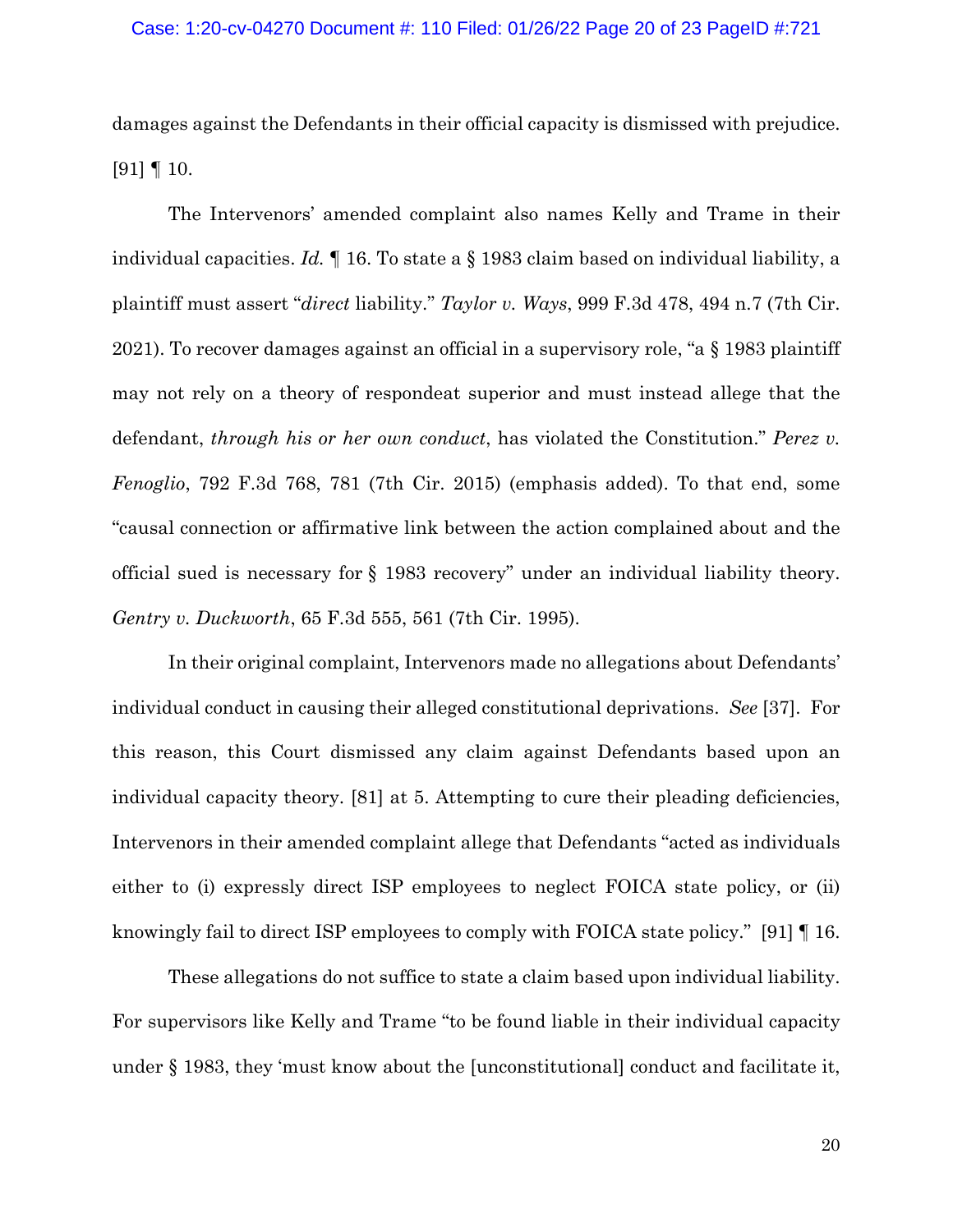approve it, condone it, or turn a blind eye for fear of what they might see.'" *Barnett v. City of Chicago*, No. 18 C 7946, 2020 WL 4336063, at \*5 (N.D. Ill. July 28, 2020) (quoting *Jones v. City of Chicago*, 856 F.2d 985, 992 (7th Cir. 1988)); *see also Taylor*, 999 F.3d at 494. It "is not sufficient for a section 1983 plaintiff to show that a supervisory official was remiss in supervising the implementation of policy in force in an institution." *Rascon v. Hardiman*, 803 F.2d 269, 273–74 (7th Cir. 1986). Rather, Intervenors must allege that Defendants "knew about or was personally involved in the specific conduct" at issue—here, the delay in processing *Intervenors'* FOID card applications. *Gill v. City of Milwaukee*, 850 F.3d 335, 344 (7th Cir. 2017); *see also, e.g.*, *Lanigan v. Village of East Hazel Crest*, 110 F.3d 467, 478 (7th Cir. 1997) ("Chief Robertson can only be held liable if he knew Sergeant Krane was using excessive force on Lanigan or if he was deliberately indifferent to Sergeant Krane's actions *and* if Chief Robertson had a realistic opportunity to intervene to prevent the use of excessive force."); *Washington v. Bd. of Educ. for City of Chicago*, No. 21 C 396, 2021 WL 5881682, at \*7 (N.D. Ill. Dec. 8, 2021) (holding that the plaintiff failed to allege an individual capacity theory based upon equal protection violations against a supervisory official because the plaintiff did "not specifically allege that she had any participation in or knowledge of the decision to remove Washington, let alone that she directed or consented to the decision"); *McFall v. Neal*, No. 3:21-CV-534-DRL-MGG, 2022 WL 36097, at \*1 (N.D. Ind. Jan. 4, 2022) ("Here, although Mr. McFall alleges the warden's purported policy to use Narcan as needed contributed to its use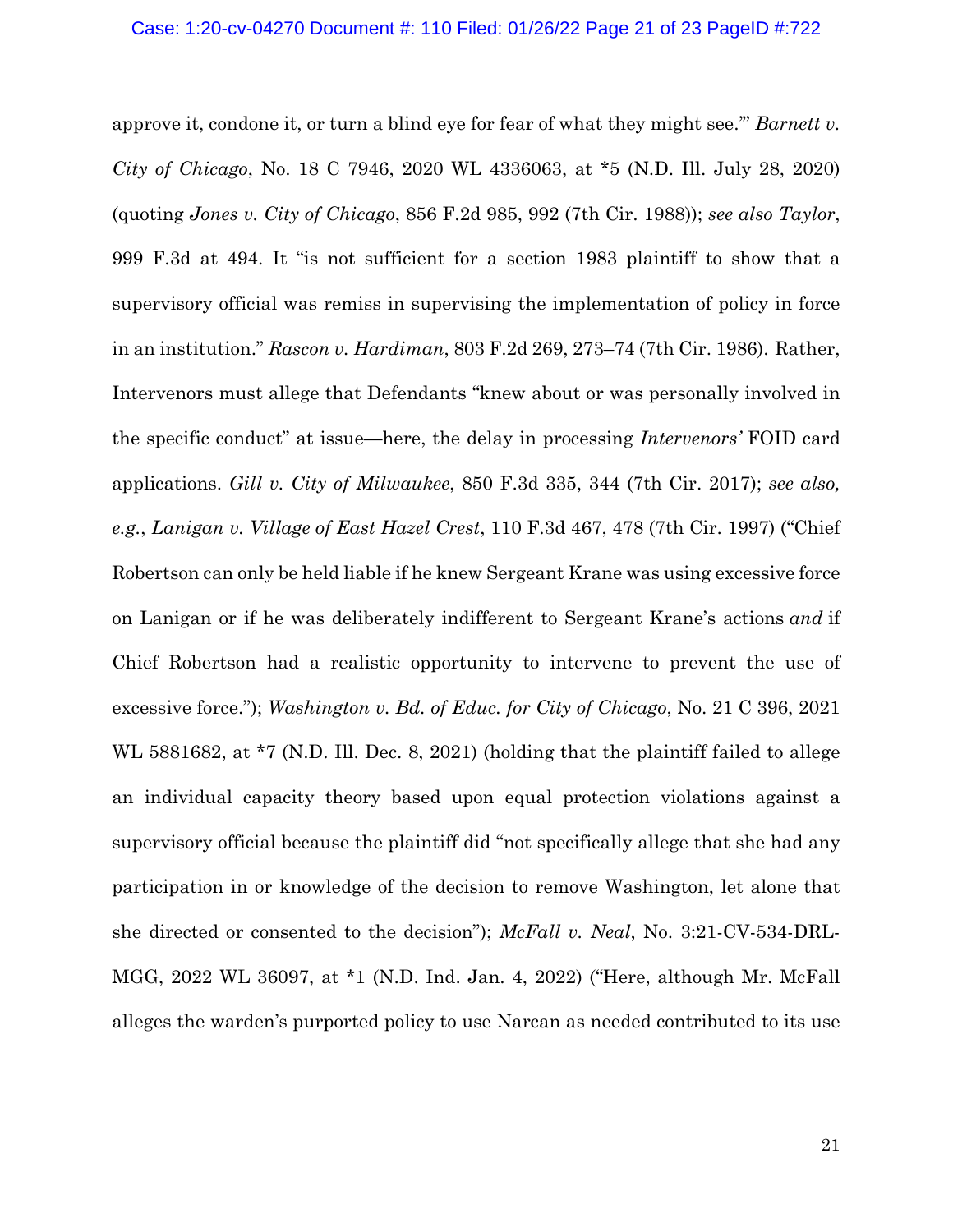on him, that allegation does not allow a reasonable inference that the warden was aware of or involved in *this specific incident*.") (emphasis added).

The Intervenors' allegations fall short of stating a plausible theory of individual liability against Defendants. Intervenors allege, in conclusory terms, that Defendants "acted as individuals either to (i) expressly direct ISP employees to neglect FOICA state policy, or (ii) knowingly fail to direct ISP employees to comply with FOICA state policy." [91] 16. But allegations that Defendants were "remiss" in supervising the implementation of policy" fail to state a viable section 1983 claim under an individual liability theory. *Rascon*, 803 F.2d at 273–74; *see also, e.g.*, *Cole v. Godinez*, No. 14-CV-01317-JPG, 2015 WL 3400181, at \*3 (S.D. Ill. May 26, 2015) ("Plaintiff's bald assertion that Director Godinez was responsible for the policies, customs, or practices that increased Plaintiff's risk of assault fails to satisfy basic pleading standards."). Without more allegations of Defendants' personal involvement in causing the delays to Intervenors' applications, Intervenors' individual capacity claim remains only speculative, not plausible.

Finally, this Court notes that Intervenors' purport to allege a § 1983 claim based only upon Defendants' failures to adhere to "state policy"—that is, the statutory time limit for ISP to issue FOID cards. [91] ¶ 16. The "mere fact that state rules or statutes are violated does not in and of itself amount to a constitutional violation or give rise to an actionable § 1983 claim." *Whitman v. Nesic*, 368 F.3d 931, 935 n.1 (7th Cir. 2004), *as amended* (June 4, 2004); *see also Thompson v. City of Chicago*, 472 F.3d 444, 454 (7th Cir. 2006) (noting that § 1983 protects plaintiffs from